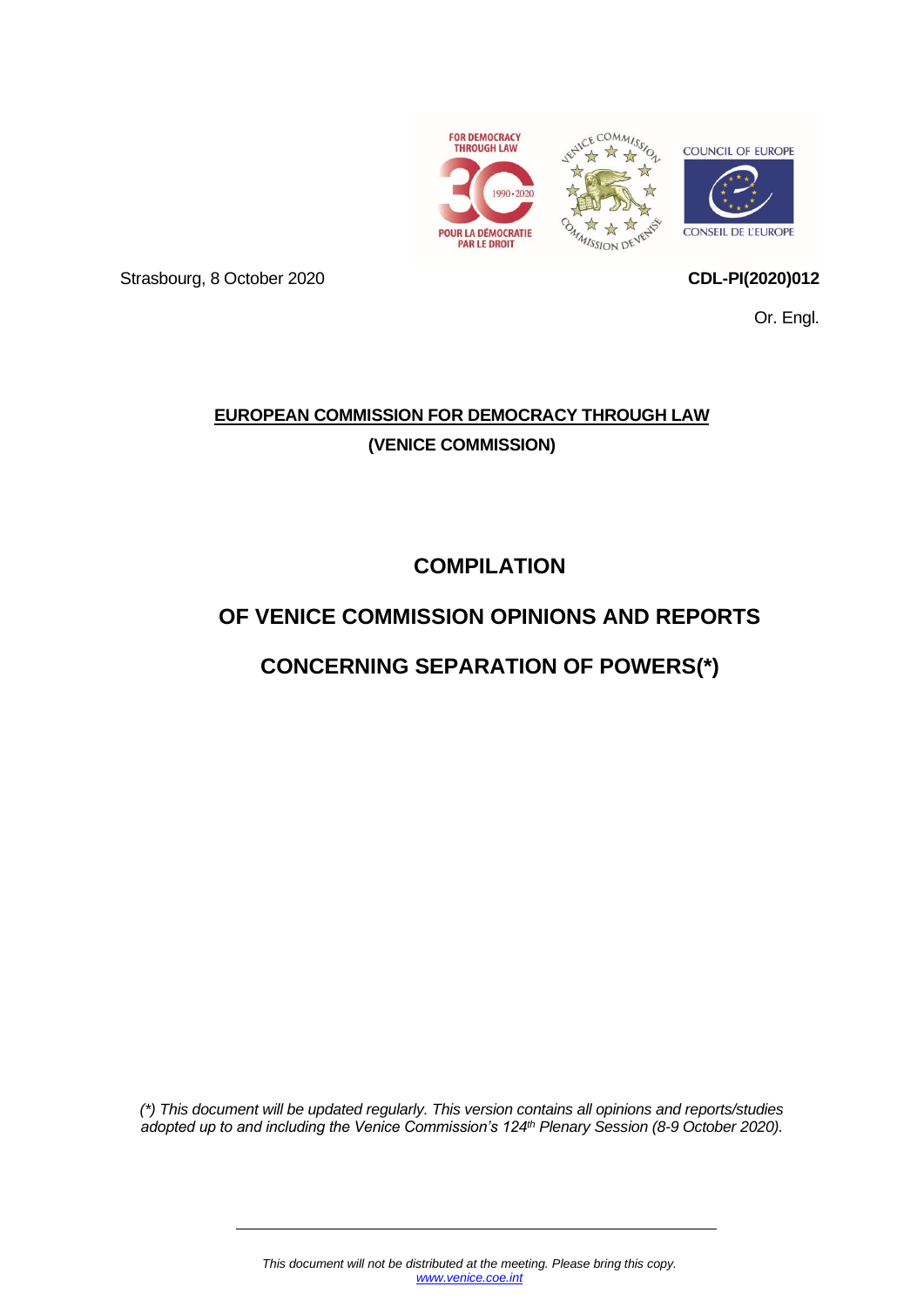# **Contents**

| I.   |                                                                                  |  |
|------|----------------------------------------------------------------------------------|--|
| Ш.   | Definition and main features of the principle of separation of powers  4         |  |
|      |                                                                                  |  |
| III. |                                                                                  |  |
|      | 1.<br>2 <sub>1</sub>                                                             |  |
| IV.  | Relationship of the Legislative with the Judiciary and other bodies 15           |  |
|      |                                                                                  |  |
| V.   | Relationship of the Executive with the Judiciary and the Prosecution Service  17 |  |
|      | C. Competent jurisdiction for dealing with acts of the executive  18             |  |
| VI.  |                                                                                  |  |
|      |                                                                                  |  |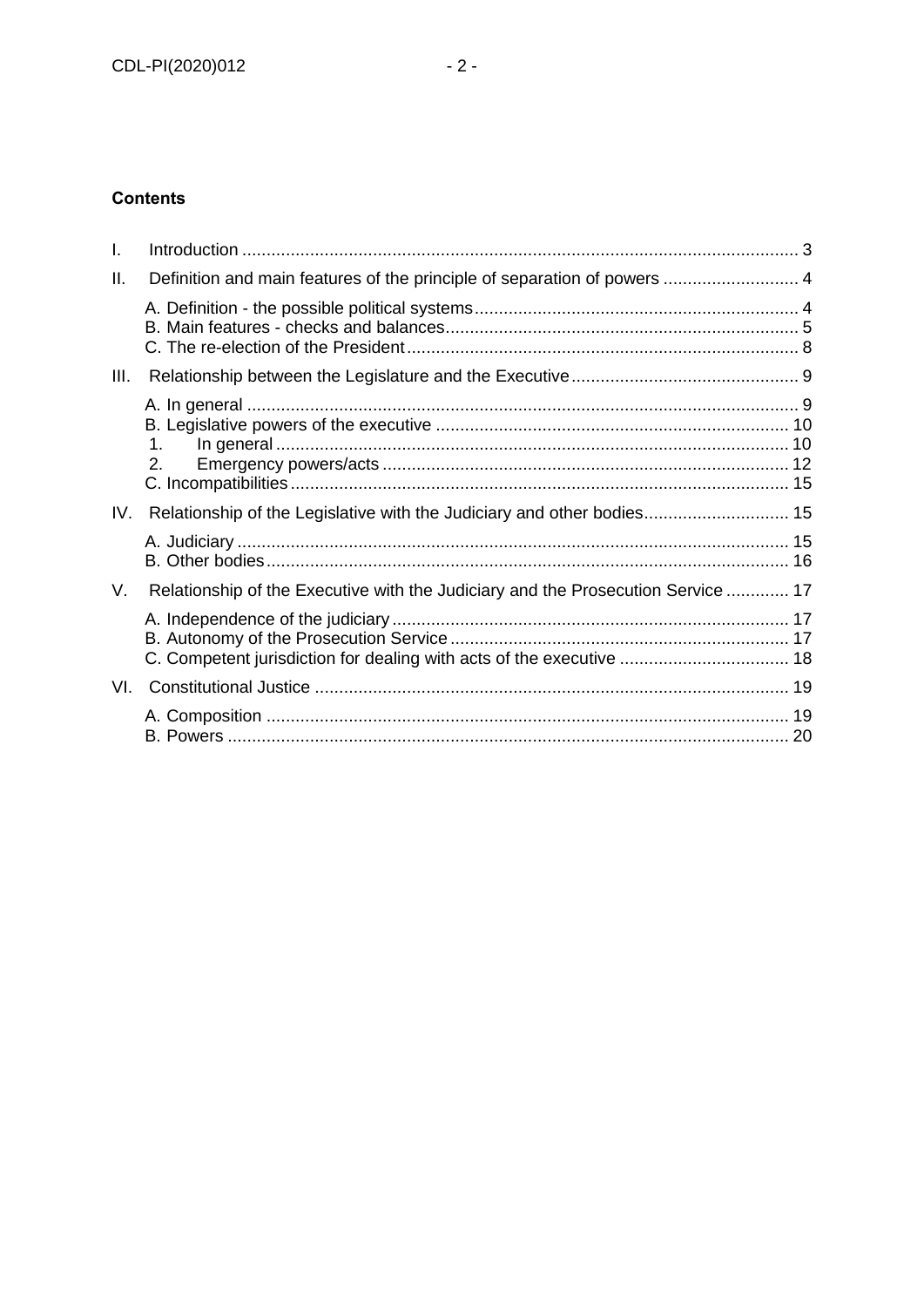## **I. Introduction**

<span id="page-2-0"></span>1. This document is a compilation of extracts taken from opinions and reports/studies adopted by the Venice Commission regarding separation of powers. The aim of this compilation is to give an overview of the doctrine of the Venice Commission in this field.

2. The present compilation is intended to serve as a source of references for drafters of constitutions and of legislation relating to separation of powers, researchers as well as the Venice Commission's members, who are requested to prepare comments and opinions on such texts. However, it should not prevent members from introducing new points of view or diverge from earlier ones, if there is good reason for doing so. The present document merely provides a frame of reference.

3. This document is structured in a thematic manner in order to facilitate access to the topics dealt with by the Venice Commission over the years.

4. Each opinion referred to in the present document relates to a specific country and any recommendation made has to be seen in the specific constitutional context of the country. This is not to say that such recommendation cannot be of relevance for other systems as well.

5. The Venice Commission's reports and studies quoted on this compilation seek to present general standards for all member and observer states of the Venice Commission. Recommendations made in the reports and studies will therefore be of a more general application, although the specificity of national/local situations is an important factor and should be taken into account adequately.

6. Both the brief extracts from opinions and reports/studies presented here must be seen in the context of the original text adopted by the Venice Commission from which it has been taken. Each citation therefore has a reference that sets out its exact position in the opinion or report/study (paragraph number, page number for older opinions), which allows the reader to find it in the corresponding opinion or report/study. References should be made to the opinion or report/study and not to the compilation.

7. The present compilation does not deal with the aspects of the separation of powers concerning *courts and judges* (including the independence of the judiciary), *prosecutors* and *constitutional justice*. These are addressed in specific compilations [\(CDL-PI\(2019\)008,](https://www.venice.coe.int/webforms/documents/?pdf=CDL-PI(2020)008-e) [CDL-PI\(2018\)001](https://www.venice.coe.int/webforms/documents/?pdf=CDL-PI(2018)001-e) and [CDL-PI\(2020\)004\).](https://www.venice.coe.int/webforms/documents/?pdf=CDL-PI(2020)004-e)

8. The Venice Commission's position on a given topic may change or develop over time as new opinions are prepared and new experiences acquired. Therefore, in order to have a full understanding of the Venice Commission's position, it would be important to read the entire compilation under a particular theme. Please kindly inform the Venice Commission's Secretariat if you think a quote is missing, superfluous or filed under an incorrect heading (venice@coe.int).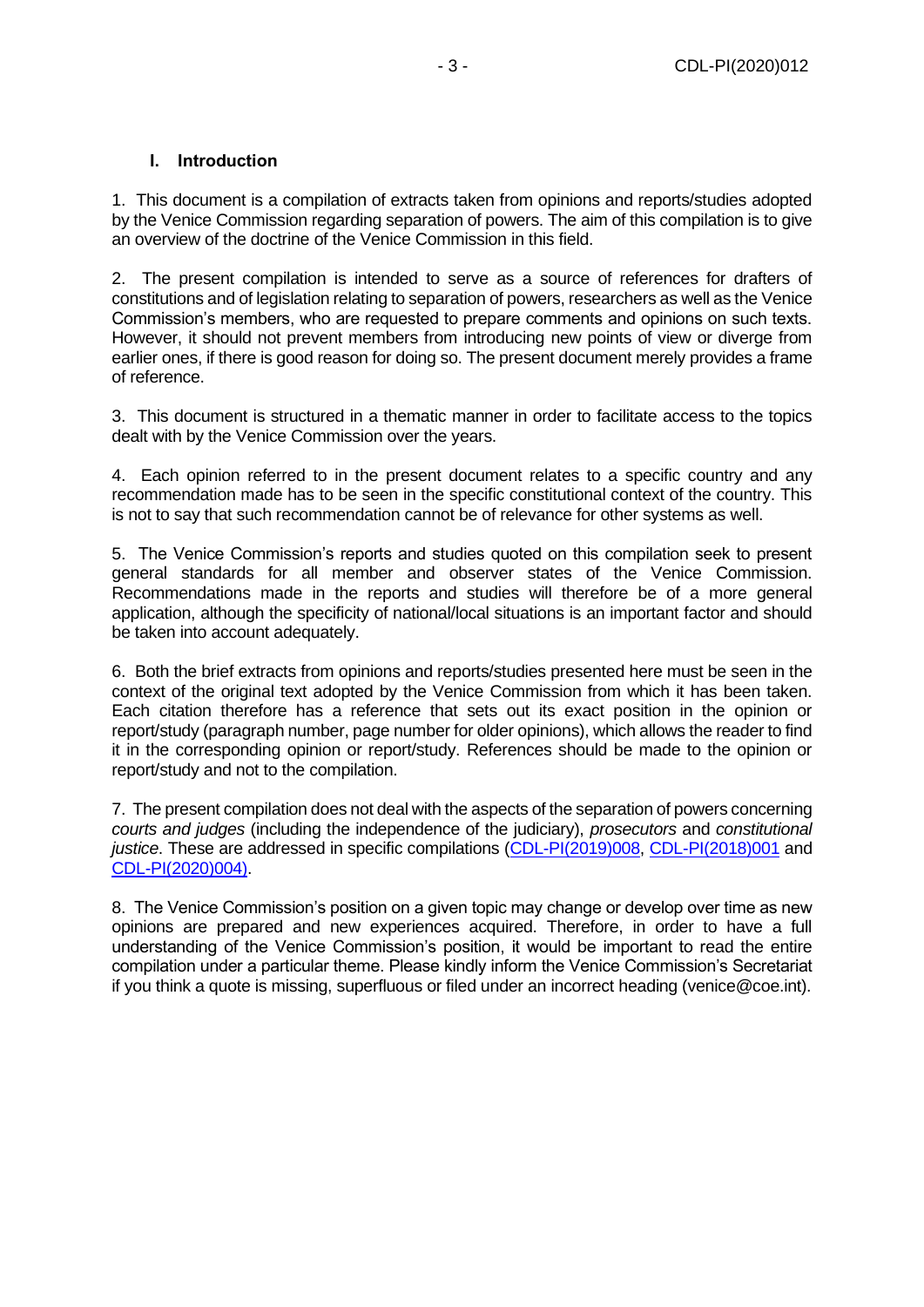# <span id="page-3-0"></span>**II. Definition and main features of the principle of separation of powers**

## **A. Definition - the possible political systems**

<span id="page-3-1"></span>Separation and balance of powers

14. The principles of 'separation of powers' and 'balance of powers' demand that the three functions of the democratic state should not be concentrated in one branch, but should be distributed amongst different institutions.

15. The concept of the separation of powers is most clearly achieved with respect to the judiciary, which must be independent from the two other branches.

16. When it comes to the separation and balance between the executive and the legislative branches, their relationship is more complex. The extent of separation depends on the political system as determined by the Constitution. In general, there are three models. In presidential systems there is a clear separation, where directly elected presidents do not depend on the confidence of the legislature. In semi-presidential systems, government has to answer both to a directly elected president and to the legislature. In parliamentary systems, the separation is usually less marked because the executive (government) is appointed from a parliamentary majority. This implies that the executive is dependent on parliamentary approval.

*[CDL-AD\(2013\)018](https://www.venice.coe.int/webforms/documents/?pdf=CDL-AD(2013)018-e) - Opinion on the balance of powers in the Constitution and the Legislation of the Principality of Monaco*

117. The effects of the principles of limitation of mandates and incompatibility of political functions in a given country widely depend not only on their constitutional and legal dimension but mainly on the model of separation of powers in that country. The separation of powers has also been endangered by technocratic powers claimed by governments over parliaments. Government policy is more shaped by practical requirements, lobbying and pressure groups than by electoral considerations.

118. Democracies are not all the same. It is true that some democratic systems foster representation better than others. Certainly, the quality of representation of the citizens' interests in the politics of a given country depends widely on many variables such as: geography, history, tradition, the way in which democracy has come about, political culture, electoral and party system, leadership, civil society, media.

#### *[CDL-AD\(2012\)027](https://www.venice.coe.int/webforms/documents/?pdf=CDL-ad(2012)027-e) - Report on Democracy, Limitation of Mandates and Incompatibility of Political Functions*

10. The core of the rule of law is separation of powers. In a country with a presidential system, power tends to be concentrated on the President, while that of the Legislature or the Judiciary is relatively weaker. Therefore, the regular change of regime through the process of election is the very method to prevent too strong a concentration of powers in the hands of the President.

## *[CDL-AD\(2009\)010](https://www.venice.coe.int/webforms/documents/?pdf=CDL-ad(2009)010-e) - Opinion on the Draft Amendments to the Constitution of the Republic of Azerbaijan*

14. The choice between a presidential and a parliamentary system is a political one to be freely made by each single state. However, the system chosen should be as clear as possible, and the provisions should not create room for unnecessary complications and political conflicts. If a presidential system is chosen, certain minimum requirements of parliamentary influence and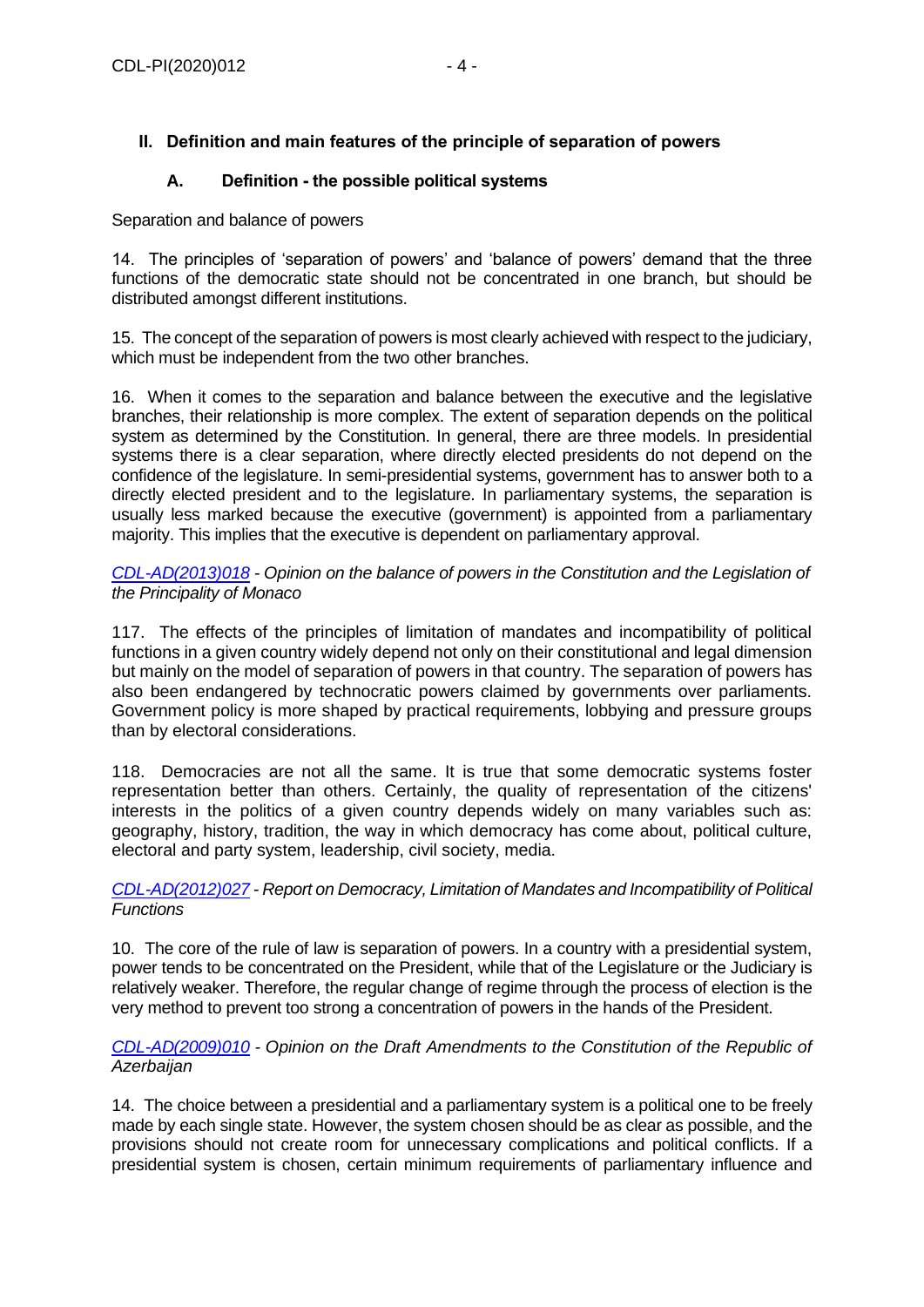control should be fulfilled. In a parliamentary system, in turn, basic requirements arising from the principle of separation of powers should be respected.

*[CDL-AD\(2003\)019](https://www.venice.coe.int/webforms/documents/?pdf=CDL-ad(2003)019-e)* - *Opinion on three Draft Laws proposing Amendments to the Constitution of Ukraine*

## **B. Main features - checks and balances**

<span id="page-4-0"></span>14. In order to assess whether the proposed changes can achieve the two main objectives announced by the drafters – to bring the rules of procedure in line with the constitutional provisions and to enhance the efficiency of the Verkhovna Rada these amendments have to be considered in the light of two major issues:

a. the problem of separation of powers in the Ukrainian constitutional system;

b. the legal nature of the act that establishes the internal rules of procedure and the scope of regulation.

17. Despite numerous attempts to create a sound system of separation of powers, the problem of finding the best way to ease the constitutional tension existing between the President, the Parliament and the Cabinet of Ministers, as well as improving the efficiency of state powers through a better division of functions is still on the agenda.

18. The Venice Commission recognises a sovereign right of each country to regulate the relations between its President, the Parliament and the Government in the best proper way according to its constitutional and institutional traditions and to achieve a balance of powers while taking into account the main democratic principles. However, it has underlined on numerous occasions that the chosen system had to be as clear as possible. If there was a shift towards a presidential system, certain minimum requirements of parliamentary influence and control were to be fulfilled.

19. The problem of striking the right balance between different powers in the Ukrainian case has always been more complex than a pure shift of competencies and attributions from one branch to another. The amendments to the Rules of Procedure are part of the process of achieving the effective separation of powers through a clear set of rules regulating parliamentary procedures as foreseen in the Constitution. Past attempts (reforms in 2009, 2014) to change the semipresidential system with large powers of the Head of State into a more parliamentary system have not succeeded. On the contrary, one can observe a contrary tendency towards the strengthening of a semi presidential system.

*[CDL-AD\(2017\)026](https://www.venice.coe.int/webforms/documents/?pdf=CDL-ad(2017)026-e)* - Ukraine - Opinion on the amendments to the Rules of Procedure of the Verkhovna Rada of Ukraine

44. The Venice Commission has emphasised in the past that the fundamental choice between a presidential, a semi-presidential and a parliamentary regime is a political choice to be made by the country in question and that, in principle, all these regimes can be brought into harmony with democratic standards, provided *inter alia* that parliament have sufficient controlling powers with regard to the executive branch. The Venice Commission has however repeatedly welcomed and supported constitutional reforms that aimed at decreasing the powers of the President and at increasing those of the parliament. The fundamental principles of the rule of law, the separation of powers and the independence of the judiciary create the framework which legitimates various political systems and forms of government, as long as they remain democratic. Negligence of these fundamental rules could lead to the transformation (or, better, the degeneration) of the whole system into an authoritarian one. This danger is stronger in the case of introduction of a presidential system instead of a parliamentary one. In legal literature, presidentialism is often considered to be generally less conducive to democracy, especially in countries with deep political cleavages, in which more than two political parties compete for power and which do not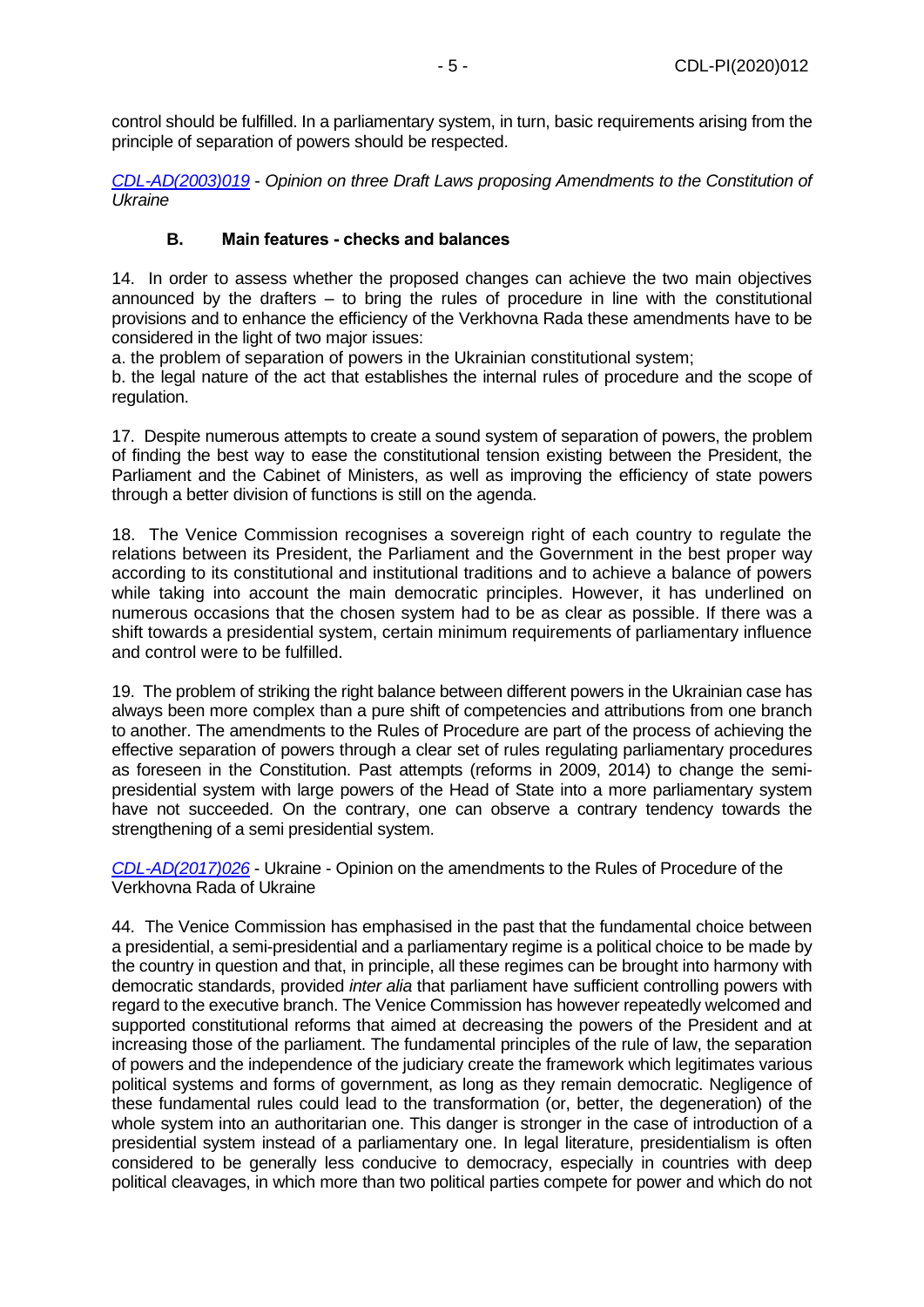have a long tradition of political compromises. A presidential regime requires very strong checks and balances. In particular, a strong, independent judiciary is essential because the controversies which in a parliamentary regime are normally settled through political debate and negotiations, in a presidential regime often end up before the courts.

61. Amended Article 104 stipulates that the President "*appoints and dismisses Vicepresidents and ministers*". The President has the exclusive power to decide (Article 106) whether and how many Vice presidents and ministers will be established (although there must be at least one Vice-president, given that the Constitution attributes some powers to him/her). The distinction between Vice-presidents and ministers is unclear. Parliament cannot express its approval for the appointment, which is the case in democratic presidential systems. The only criterion fixed in the Constitution is that Vice-presidents and ministers shall be appointed from among those eligible to be elected as deputies (Article 106(4)). According to the explanations provided by the Turkish authorities, "*as a rule, it is not compulsory for Vicepresidents and ministers to be appointed from among deputies. Since a strict separation of powers is envisaged in the government system brought, it is accepted that, in that case deputies are appointed as Vice-presidents or ministers, their membership of the Assembly will terminate*."

62. This solution is problematic from two points of views. First, as stated above, the fact that the President may select his Vice-Presidents and ministers from among members of parliament gives the President an effective form of patronage over the legislature, thus putting the separation of powers between the legislative and the executive into jeopardy.

84. In purely presidential republics, the power to dissolve the legislature is quite rare, as it would undermine the principle of the separation of powers as classically understood.

98. The elections of deputies of the TGNA and of the President are to be held on the same day (amended Article 77). This will mean in practice that usually the President will also control the parliamentary majority. This is motivated by the need to avoid conflicts between President and parliament, which are a characteristic feature of presidential systems. But this goes against the very logic of a presidential system which is based on the separation of powers and therefore on the possibility of conflicts among these powers. To be meaningful, separation of powers requires that the different powers are constituted in a way which prevents a uniformity of approach of the various powers. Holding elections simultaneously makes it unlikely that there will be a meaningful separation of powers. If the draft is based on the systematic holding of simultaneous elections to the presidency and parliament, this shows that it does not follow the model of democratic presidential systems based on separation of powers. It rather follows a concept of unity of power which is characteristic for not so democratic systems.

124. Every State has the right to choose its own political system, be it presidential or parliamentary, or a mixed system. This right is not unconditional, however. The principles of the separation of powers and of the rule of law must be respected, and this requires that sufficient checks and balances be inbuilt in the designed political system. Each constitution is a complex array of checks and balances and each provision, including those that already exist in the constitution of another country, needs to be examined in view of its merits for the balance of powers as a whole.

125. When a presidential system is chosen, as is the case in Turkey under the proposed constitutional amendments adopted by the Turkish Grand National Assembly on 21 January 2017 and to be submitted to a national referendum on 16 April 2017, particular caution is called for, as presidentialism carries an intrinsic danger of degenerating into an authoritarian rule. In a presidential system, the executive and the legislative powers both derive their powers and legitimacy from the people, through elections held at fixed intervals. The two powers are rigidly separate, so that conflicts between the two inevitably arise. Governing requires mediation of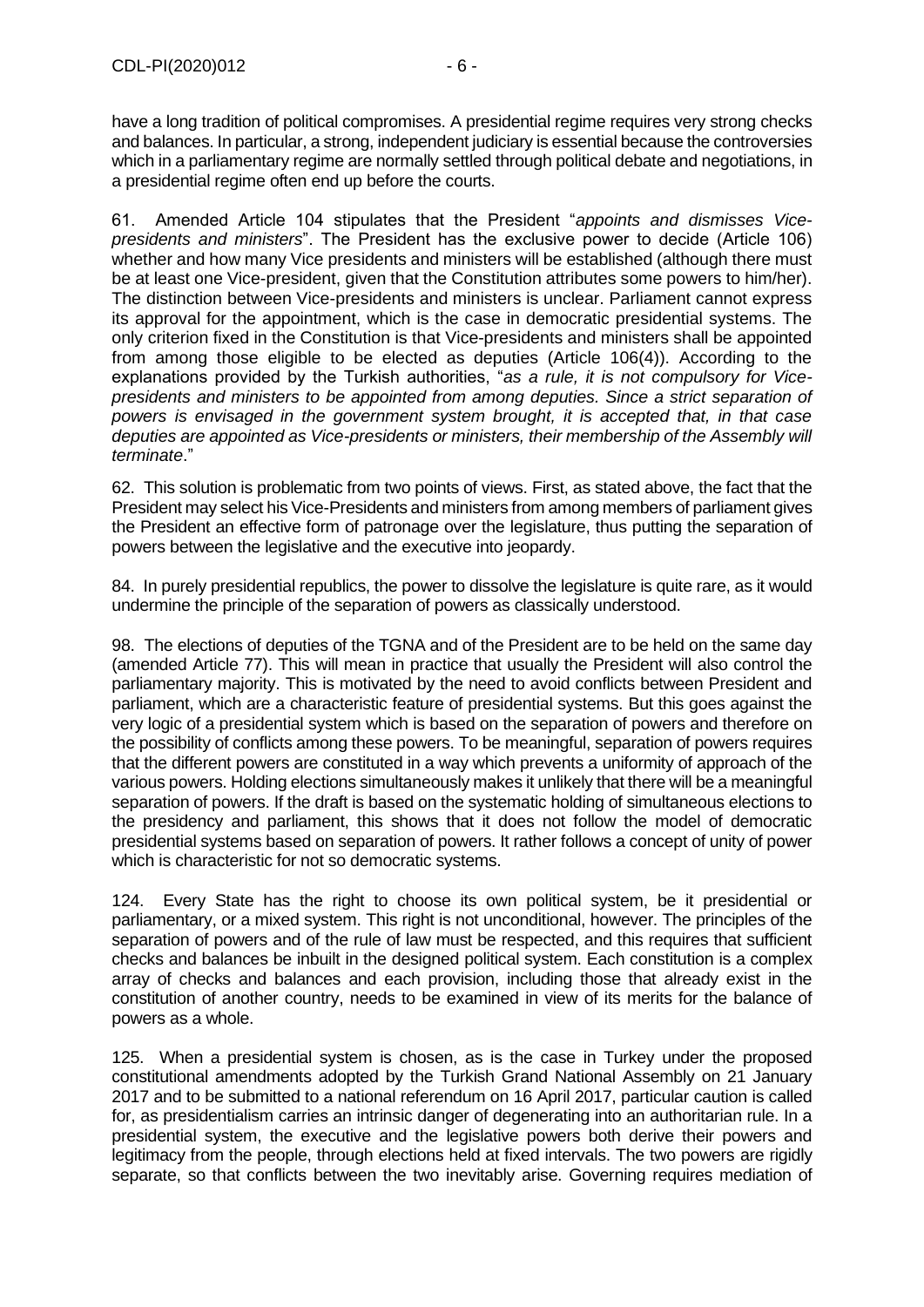these conflicts. To be meaningful, separation of powers requires therefore that the different powers should be constituted in a way which also allows for divergent approaches and political emphases.

126. The proposed constitutional amendments […] are not based on the logic of separation of powers, which is characteristic for democratic presidential systems. Presidential and parliamentary elections would be systematically held together to avoid possible conflicts between the executive and the legislative powers. Their formal separation therefore risks being meaningless in practice and the role of the weaker power, parliament, risks becoming marginal. The political accountability of the President would be limited to elections, which would take place only every five years.

## *[CDL-AD\(2017\)005](https://www.venice.coe.int/webforms/documents/?pdf=CDL-ad(2017)005-e)* - *Turkey - Opinion on the amendments to the Constitution*

17. In general, while accepting that it may be justifiable to clarify certain parts of the 2010 Constitution, the OSCE/ODIHR and the Venice Commission note that the proposed amendments to the Constitution would negatively impact the balance of powers by strengthening the powers of the executive, while weakening both the parliament and, to a greater extent, the judiciary. In particular, although the Constitutional Chamber is retained as such, the Draft Amendments would seriously affect its institutional status and role as an effective organ of judicial constitutional review. Overall, some of the proposed amendments raise concerns with regard to key democratic principles, in particular the rule of law, the separation of powers and the independence of the judiciary, and have the potential to encroach on certain human rights and fundamental freedoms.

*[CDL-AD\(2016\)025](https://www.venice.coe.int/webforms/documents/?pdf=CDL-ad(2016)025-e) - Kyrgyz Republic - Joint opinion on the draft law "on Introduction of amendments and changes to the Constitution"*

39. The distribution of powers among the different State institutions may also impact the context in which this checklist is considered. It should be well-adjusted through a system of checks and balances. The exercise of legislative and executive power should be reviewable for its constitutionality and legality by an independent and impartial judiciary. A well-functioning judiciary, whose decisions are effectively implemented, is of the highest importance for the maintenance and enhancement of the Rule of Law.

49. Unlimited powers of the executive are, *de jure* or *de facto*, a central feature of absolutist and dictatorial systems. Modern constitutionalism has been built against such systems and therefore ensures supremacy of the legislature.

## *[CDL-AD\(2016\)007](https://www.venice.coe.int/webforms/documents/?pdf=CDL-ad(2016)007-e) - Rule of Law Checklist*

139. In constitutional law, perhaps even more than in other legal fields, it is necessary to take into account not only the face value of a provision, but also to examine its constitutional context. The mere fact that a provision also exists in the constitution of another country does not mean that it also 'fits' into any other constitution. Each constitution is the result of balancing various powers. If a power is given to one state body, other powers need to be able to effectively control the exercise of this power. The more power an institution has, the tighter control mechanisms need to be constructed. Comparative constitutional law cannot be reduced to identifying the existence of a provision in the constitution of another country to justify its democratic credentials in the constitution of one's own country. Each constitution is a complex array of checks and balances and each provision needs to be examined in view of its merits for the balance of powers as a whole.

*[CDL-AD\(2013\)012](https://www.venice.coe.int/webforms/documents/?pdf=CDL-ad(2013)012-e) - Opinion on the Fourth Amendment to the Fundamental Law of Hungary*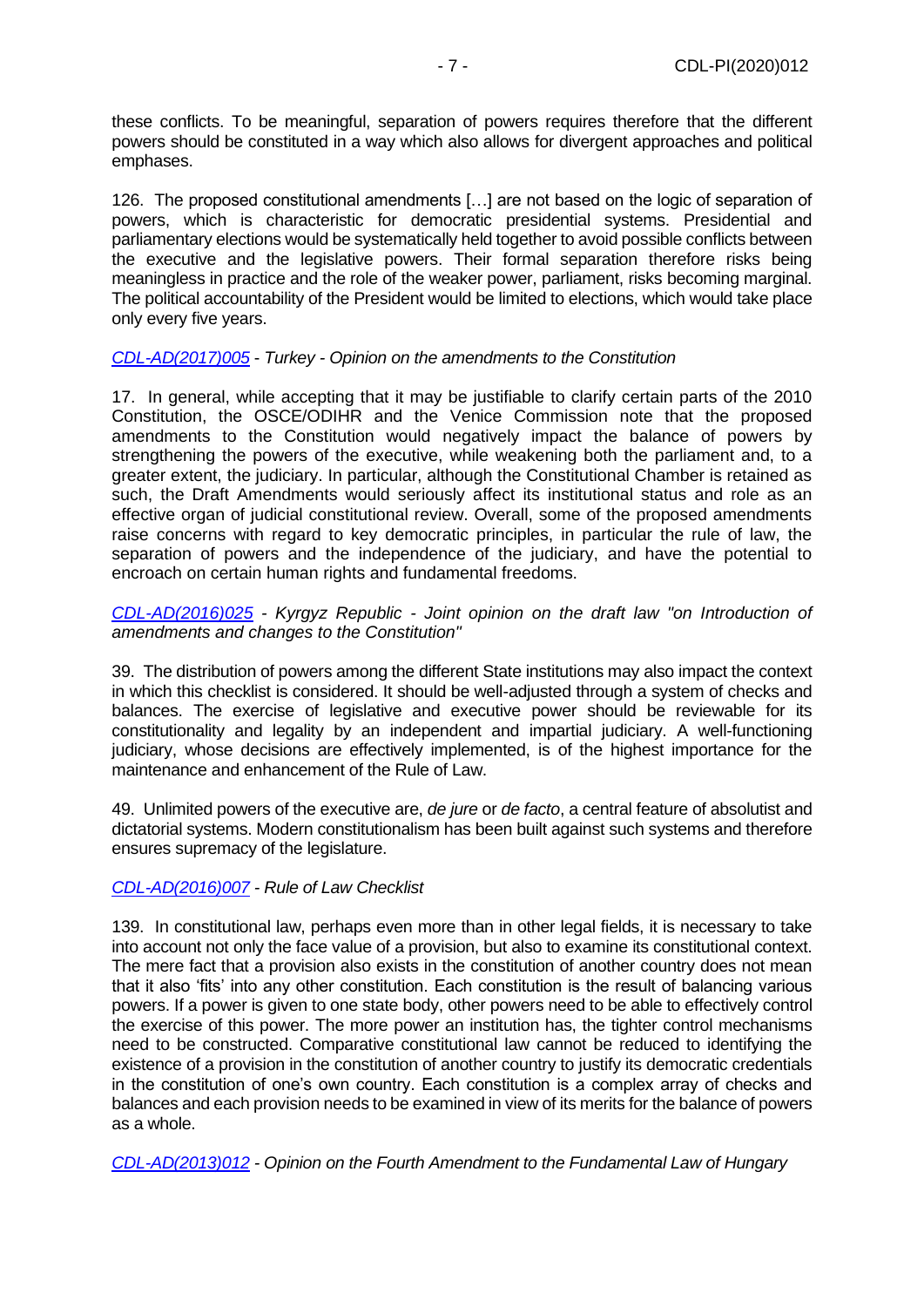20. Modern democracy can only function with or through limitations that it had set itself as legitimate and reasonable. Of course, the limitation of mandate and the right to (re)-election of the holders of political functions, as well as the issue of political and economic incompatibility, and the issue of non-electoral status are the key principles that "limit" democracy, but at the same time make it possible.

21. On the other hand, the effects of these principles on the democratic institutions in a given country will widely depend not only on their constitutional and legal dimension and practical realisation, but mainly on the model of separation of powers in that country, i.e. on whether the political system is dominantly parliamentarian, presidential or organised in the form of a mixed system. The separation of powers has also been endangered by technocratic powers claimed by governments over parliaments. In the modern era, parliaments can be classified into three categories: first, policy-making parliaments, with significant autonomy and active impact on policy (US Congress, for example); second, policy–influencing parliaments, which by reacting to executive initiatives can transform policy and third, executive dominated parliaments, with marginal influence on policy. Parliaments must defend their right to control governments and to have an active role in decision-making.

#### *[CDL-AD\(2012\)027](https://www.venice.coe.int/webforms/documents/?pdf=CDL-ad(2012)027-e) - Report on Democracy, Limitation of Mandates and Incompatibility of Political Functions*

47. As for the substantial side of the envisaged constitutional reform process, the Venice Commission reiterates its recommendation that a constitutional reform should result in an "effective strengthening of the stability, independence and efficiency of state institutions through a clear division of competencies and effective checks and balances" and "should also introduce additional mechanisms and procedures of parliamentary control over the actions and intentions of the executive". In addition, it "should also include changes in the provisions on the judiciary aiming at "laying down a solid foundation for a modern and efficient judiciary in full compliance with European standards".

*[CDL-AD\(2011\)002](https://www.venice.coe.int/webforms/documents/?pdf=CDL-ad(2011)002-e)* - *Opinion on the concept paper on the establishment and functioning of a constitutional assembly of Ukraine*

70. The Commission reiterates its position that even a good constitutional text cannot ensure stability and democratic development of society without there also being the relevant political will of different political forces, further legislation in line with democratic standards and a sound system of checks and balances that sets the basis for its implementation.

*[CDL-AD\(2010\)015](https://www.venice.coe.int/webforms/documents/?pdf=CDL-ad(2010)015-e) - Opinion on the Draft Constitution of the Kyrgyz Republic*

# **C. The re-election of the President**

<span id="page-7-0"></span>96. In conclusion, the right to be elected is not an absolute right. Objective and reasonable limits may be placed on the right to be elected. Term limits which most representative democracies put on the right of the incumbent president are a reasonable limit to the right to be elected because they prevent an unlimited exercise of power in the hands of the President and protect other constitutional principles such as checks and balances and the separation of powers. […]

## *[CDL-AD\(2018\)010](https://www.venice.coe.int/webforms/documents/?pdf=CDL-ad(2018)010-e) - Report on Term Limits - Part I – Presidents*

52. In the concluding paragraphs of the 2009 Opinion on Azerbaijan, the Venice Commission emphasised that the removal of the two-term limit reinforced the President's already strong position and represented a "very negative development in terms of democratic practice, given the context prevailing in Azerbaijan". Unfortunately, since 2009 the "prevailing context" has not improved, at least not in this sphere. As noted in Resolution 2062 of the Parliamentary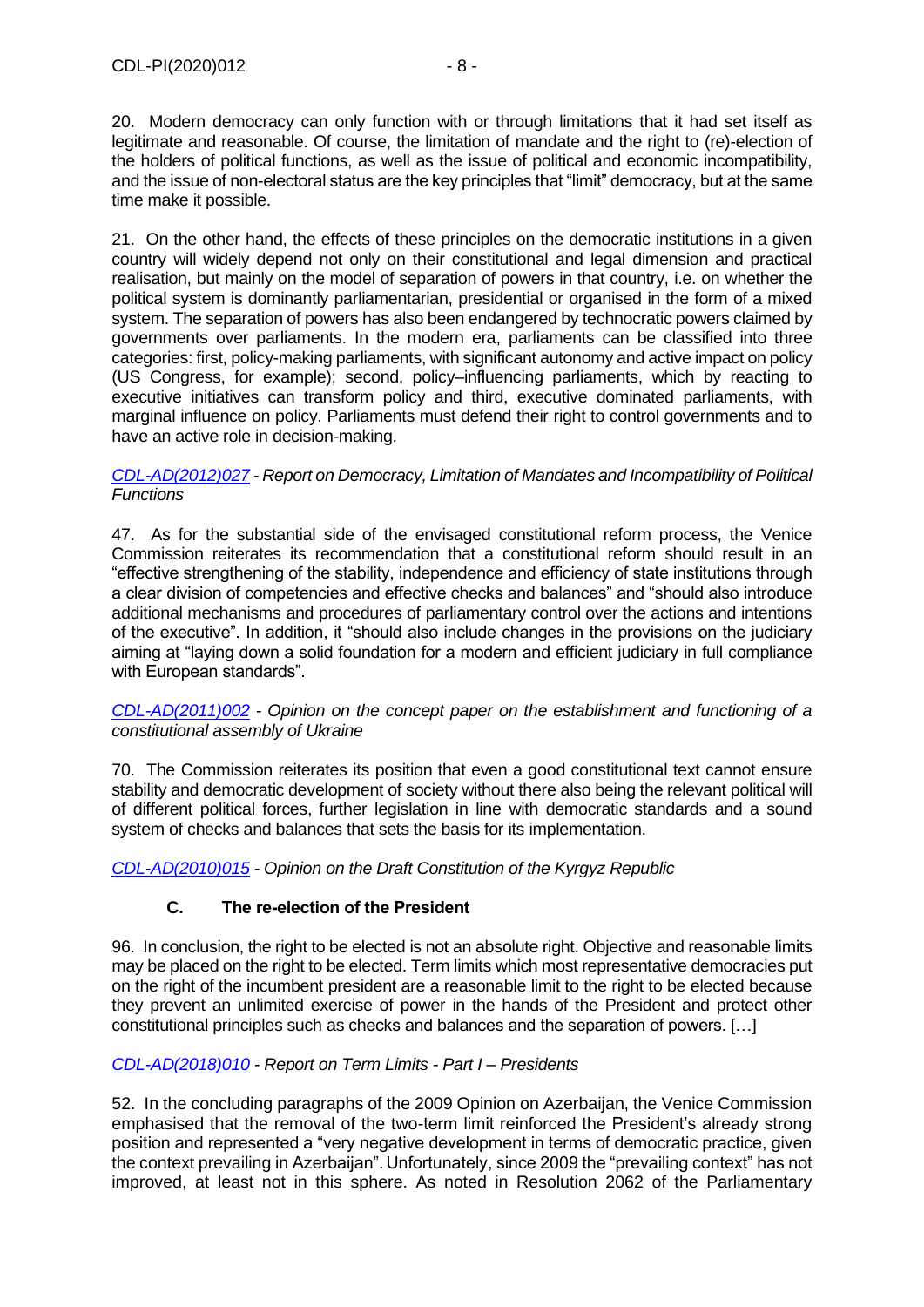Assembly the Azerbaijani institutional structure grants particularly strong powers to the President of the Republic and the executive. PACE also noted the limited competence of Parliament (Milli Mejlis) under the Constitution, the weakness of the opposition forces and the vulnerability of NGOs and of independent media. Moreover, other proposals contained in the draft under examination give to the President of Azerbaijan supplementary powers (for more details on this point see below).

53. In such circumstances, the modification to Article 101 which extends the Presidential mandate for longer than is the European practice, coupled with the previous removal of the twoterm limitation, concentrates power in the hands of a single person in a manner not compatible with the separation of powers.

*[CDL-AD\(2016\)029](https://www.venice.coe.int/webforms/documents/?pdf=CDL-ad(2016)029-e) - Azerbaijan - Opinion on the draft modifications to the Constitution*

## <span id="page-8-0"></span>**III. Relationship between the Legislature and the Executive**

## **A. In general**

<span id="page-8-1"></span>30. Constitutional amendments are particularly sensitive since they may affect the balance of powers between the executive and the legislature. Linking constitutional amendments to a question of confidence could give to a President the possibility of exercising pressure on the Congress to alter the balance of powers in his or her favour. In its decision on the vote of confidence the Constitutional Tribunal referred to the principle of the balance of powers when interpreting the scope of the vote of confidence. There seem to exist certain substantive limitations to constitutional reform in Peru. For the Constitutional Tribunal and most legal scholars, the presidential form of government in itself is one of such limits. It is not a rare case in comparative law. As has been recognised by the Venice Commission, this is a common limitation in cases where an entrenched clause does exist. But the concrete scope of these substantive limitations does not seem clearly defined. Even if the principle of the separation of powers is an unamendable provision in some countries, "it is true that the principle of "division of powers" is not immovable; exact limits of the presidential power vis-à-vis parliament cannot be defined once and for all."

42. It should also be mentioned that normally in presidential systems the term of the legislative power is fixed, and Presidents do not have powers to dissolve a Congress. The Venice Commission noted that "in purely presidential republics, the power to dissolve the legislature is quite rare, as it would undermine the principle of the separation of powers as classically understood". Ecuador is an exception (Art. 148 of the Constitution), as is Peru.

43. The Peruvian Constitution does not set forth any explicit limitations with respect to the issues which may be linked to a question of confidence. It will be up to the Constitutional Tribunal to decide whether proposals for constitutional amendments may be linked to a question of confidence. In comparative law, linking constitutional amendments to a question of confidence is unusual.

44. Any constitutional amendment process should preserve the principle of the separation of powers and the requirement of checks and balances between the President and the Congress. The power of the President to link a question of confidence to constitutional amendments may create a risk of being used to alter this balance. The threat of dissolution after a second vote on a question of confidence may make it difficult for Congress to resist attempts to alter it in favour of the President. In Peru some substantive limitations to constitutional amendments seem to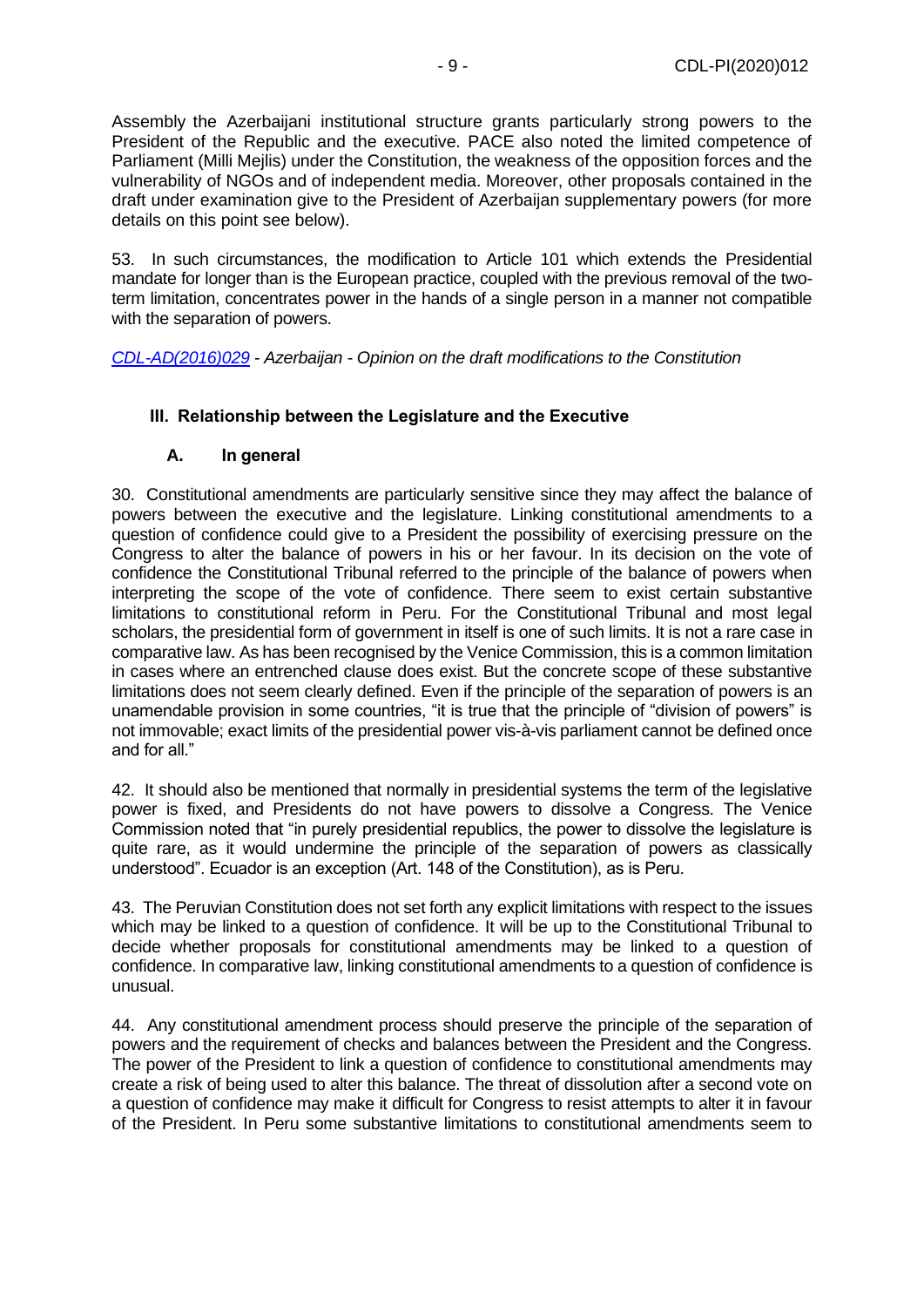exist, such as the principle of separation of powers or the republican form of government, which might provide a safeguard, but their scope is not clearly defined.

*[CDL-AD\(2019\)022](https://www.venice.coe.int/webforms/documents/?pdf=CDL-ad(2019)022-e) - Peru - Opinion on linking constitutional amendments to the question of confidence*

30. […] the President's direct call for a NCA [National Constituent Assembly] assumes that only one of the Public Powers (i.e. the Executive Branch) has enough attributions to impose a renegotiation of the social contract, ignoring the other State organs through which the People of Venezuela exert their sovereignty (e.g. the National Assembly); this raises an issue in terms of democratic and egalitarian principles, and of the separation of powers, as stated in articles 1, 2, 5, 19, 21 and 136 of the Constitution. The Venezuelan President, as only one of the constituted powers, should not be entitled to call for a National Constituent Assembly without calling a referendum.

*[CDL-AD\(2017\)024](https://www.venice.coe.int/webforms/documents/?pdf=CDL-ad(2017)024-e) - Venezuela - Opinion on the legal issues raised by Decree 2878 of 23 May 2017 of the President of the Republic on calling elections to a national constituent Assembly*

189. Thus, for a government lacking the necessary qualified majority in parliament, it might be tempting instead to put the issue directly to the electorate. On several occasions the Venice Commission has emphasized the danger that this may have the effect of circumventing the correct constitutional amendment procedures. It has insisted on the fact that it is expedient in a democratic system upholding the separation of powers that the legislature should always retain power to review the executive's legislative output and to decide on the extent of its powers in that respect.

<span id="page-9-0"></span>*[CDL-AD\(2010\)001](https://www.venice.coe.int/webforms/documents/?pdf=CDL-AD(2010)001-e) - Report on Constitutional Amendment* 

## **B. Legislative powers of the executive**

## **1. In general**

<span id="page-9-1"></span>14. As the 1789 French Declaration of Human and Civic Rights proclaims, "[a]ny society in which no provision is made… for the separation of powers, has no Constitution". Traditionally, powers are separated into legislative, executive and judicial branches. From this principle emerges a main line between law-making (legislation) and implementation of laws. Both law-making and implementation of laws are expressions of sovereignty, of the will of the state (if it sounds better: of the nation): the difference depends on their addressees. Laws – in the material sense – or normative acts - are addressed to everybody (or at least to a large and indefinite group of addressees): they are general and abstract; decisions implementing laws always have one or more, but definite, specific, or named addressees: they are individual and concrete.

15. In a democratic state respecting the principle of separation of powers, the power to adopt laws in the material sense belongs primarily to the legislator (directly elected in a democratic way). In almost every state this power is not reserved in its entirety to parliaments, more or less topics are delegated to the executive. In theory, delegation could be unconditional (the executive may make laws concerning every issue not regulated by the legislation) or conditional (the executive needs a formal and case-by-case authorisation to create primary regulation and/or to complete regulation of an issue by secondary laws, coherent with the primary legislation). However, unconditional delegation would go against the principles of legality and separation of powers: those imply not only the supremacy of the legislature over the executive, but that general and abstract rules should be included in an Act of Parliament or a regulation based on that Act, save for limited exceptions provided for in the Constitution; when legislative power is delegated by Parliament to the executive, the objectives, contents, and scope of the delegation of powers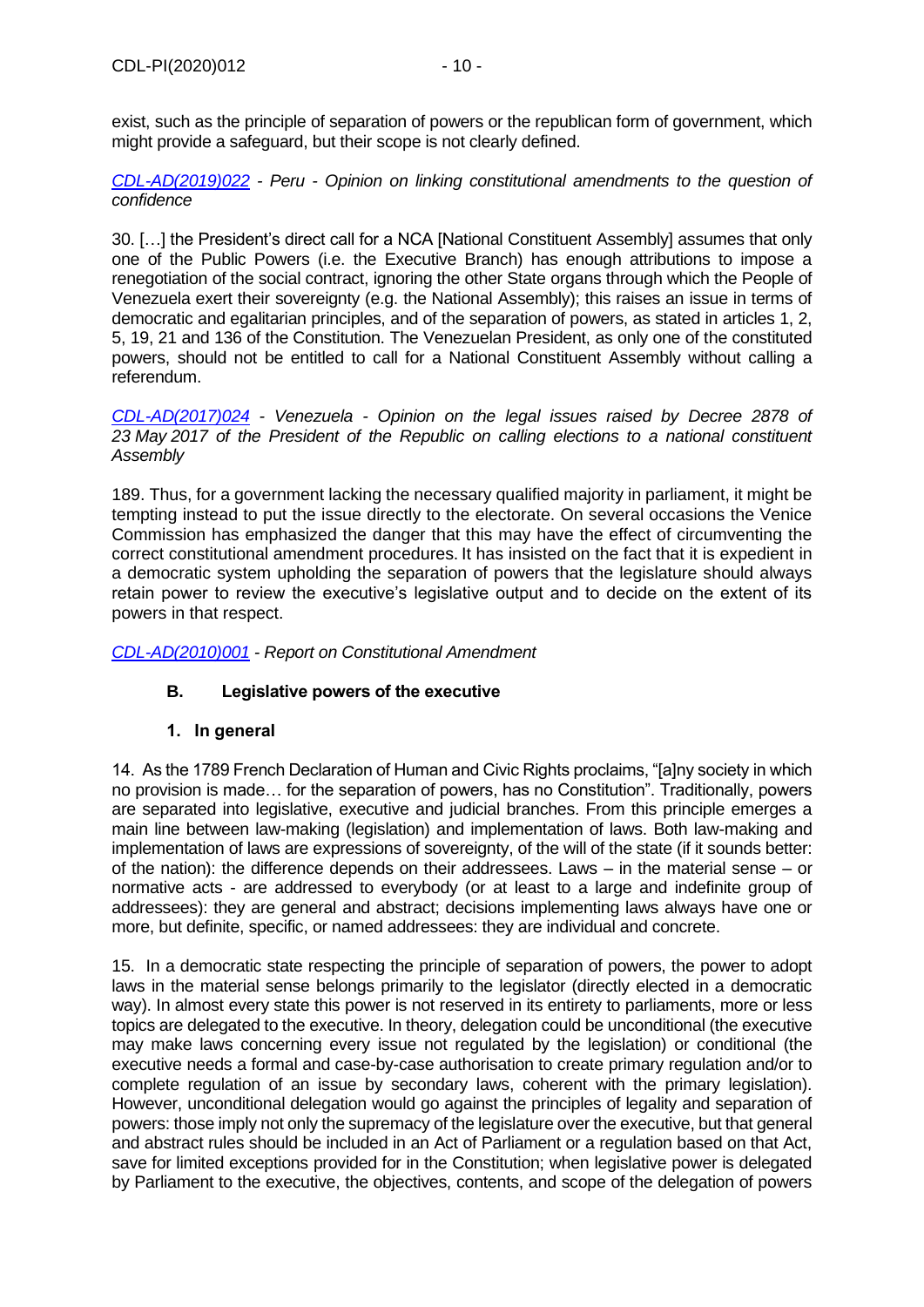have to be explicitly defined in a legislative act. General and abstract acts can in exceptional cases be included in an act of the executive power not based on an Act of Parliament (but directly on the Constitution).

17. Implementation of laws is the task of the executive and judicial branches of government. The power of the executive to adopt normative acts is limited to legislative delegation as defined above and implementation of (formal) laws. It is more generally competent for adopting decisions (legal acts of an individual and concrete nature). Usually the executive (through its administrative institutions and bodies) acts for the future (pro futuro, ex nunc), while the judiciary decides on the legality of the previous behaviour of the state and of individuals, it implements laws with retrospective effect (ex tunc). 18. […], the excessive use of the law-making powers by the Government under the pretext of an "emergency" is arguably at odds with the principles of democracy and separation of powers, which are proclaimed in Article 1 (3) and (4) of the Romanian Constitution. In the 2014 opinion on Romania, the Venice Commission noted that the practice of issuing over a hundred of emergency ordinances every year "involves risks for democracy and the rule of law in Romania" (§ 173). In 2018 the Government issued 114 emergency ordinances in different fields, which demonstrates that the notion of "emergency" is interpreted in the Romanian legal order very generously. This runs counter the exceptional character of such legislation (see Article 115 § (4)), and leads to the routine exercise of the legislative function by the Government.

22. Clarity and foreseeability of legal acts are important not only to enable individuals to regulate their conduct, but for separation of powers reasons: as the Memorandum summarising the conference on "The European legal standards of the rule of law and the scope of discretion of powers in the member States of the Council of Europe" states: "legislative provisions should be clear and understandable to enable the executive power to exert discretion only in areas where this is intended and not simply because the law is uncertain or ambiguous."

47. The draft law does not refer to the case law of the European Court of Human Rights, other international courts, or the Courts of Kosovo, including the Constitutional Court. This is in conformity with international standards. Case law (or rather: precedents) are important sources of law, but not as legal acts (products of legislation), and, at least in the continental system, may not contain new legal rules (unless provided for by the Constitution or a statute in exceptional cases). Separation of powers means that the power of adoption of new rules belongs to the legislative branch of government, except in case of delegation to the executive.35 The role of courts is to implement legal acts. It is fulfilled by interpretation, and this interpretation is binding for the parties, but only under the limits of (primary or delegated) legislation, under the force of legal acts that were interpreted by the courts. Once a law is changed, the former interpretation – and the precedent – loses its binding force.

#### *[CDL-AD\(2019\)025](https://www.venice.coe.int/webforms/documents/?pdf=CDL-ad(2019)025-e) - Kosovo - Opinion on the draft law on legal acts*

36. The checks and balance system is not established only within the executive. The relationship of executive, legislative and judicial powers to one another should be regulated according to this understanding. Presidential or semi-presidential models require more rigid and precise lines separating executive and legislative powers. The set of amendments affecting the powers of the President (Par. 2, Article 45) goes in this sense and contains a proposal that the laws are the prerogative of the legislature alone. The President will have no longer the power to issue decrees having the force of law. This change is in line with Par. 4, Article 3 of the Constitution of the Republic of Kazakhstan and the principle of functional separation of powers into legislative, executive and judicial branches and their balanced interaction in accordance with the principle of checks and balances.

*[CDL-AD\(2017\)010](https://www.venice.coe.int/webforms/documents/?pdf=CDL-ad(2017)010-e) - Kazakhstan - Opinion on the amendments to the Constitution of Kazakhstan*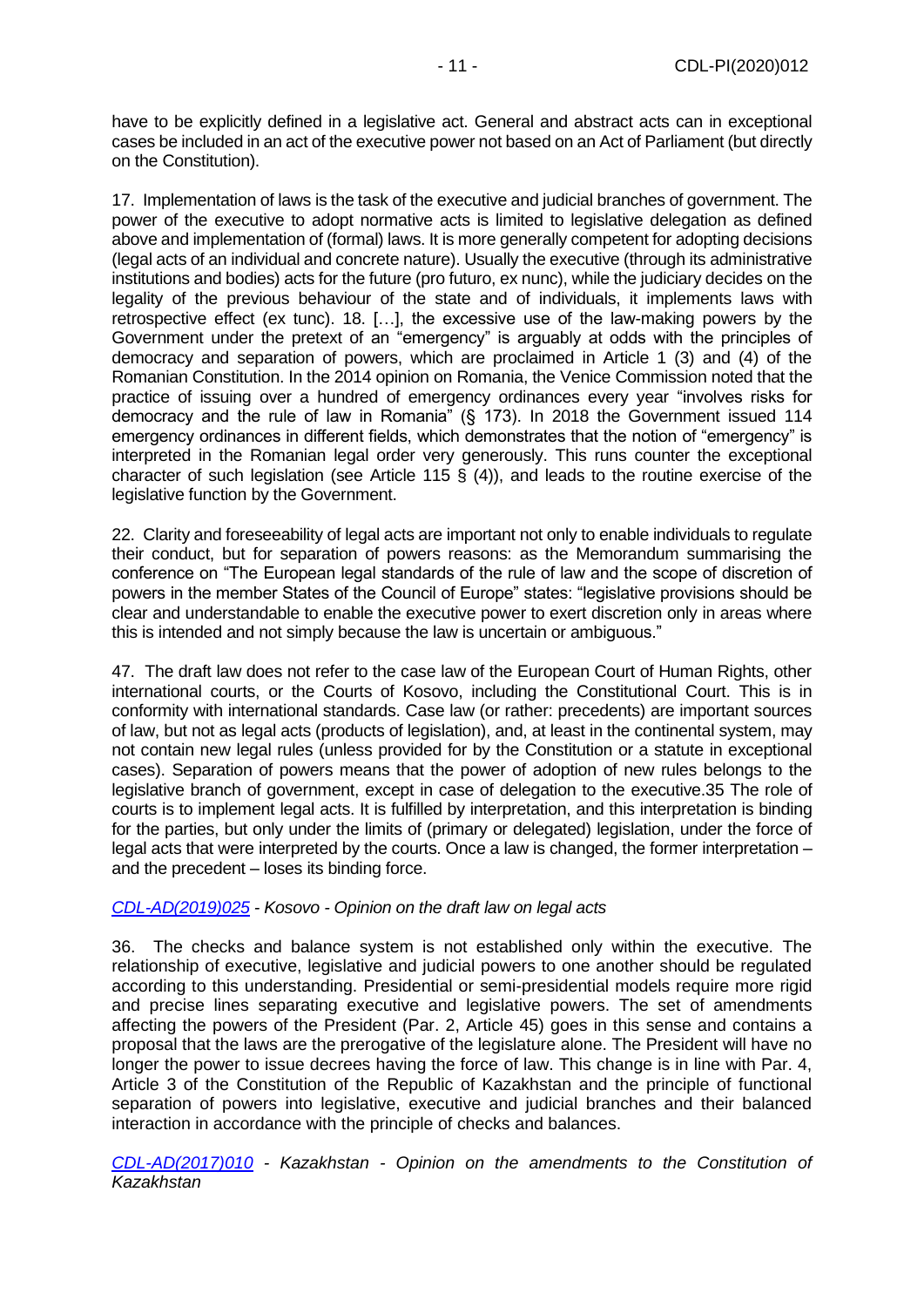13. There is no codified standard as concerns the level of regulation of disqualification from holding an elective office (see Code of good practice in electoral matters, II.2.a). However, as the universal right to vote is one of the main cornerstones of democratic government, the Commission is of the view that disqualification should preferably be laid out in the constitution or – possibly organic - legislation adopted by parliament. The question arises whether a legislative decree adopted by the Executive upon detailed mandate of Parliament in a specific law is an appropriate level of regulation. Shielding the Parliament and the individual MPs from interference by the Executive is an important requirement of the separation of powers. In the Commission's view, therefore, even when the delegation is sufficiently precise, regulation through a law adopted by the parliament itself is preferable.

*[CDL-AD\(2017\)025](https://www.venice.coe.int/webforms/documents/?pdf=CDL-ad(2017)025-e) - Amicus curiae brief for the European Court of Human Rights in the case of Berlusconi v. Italy*

71. As for the constitutional changes in Central and Eastern Europe in recent years, the Venice Commission notes that they have to a large extent been such as to reduce executive power (and strengthen parliament), improve human rights, and support integration into European and international bodies. This is a very positive trend, which is due partly to a fairly broad domestic political consensus in many countries to promote and improve liberal constitutional democracy, and partly to international and European advice and inspiration (including the work of the Venice Commission). However, the Venice Commission notes that there have also been examples of less positive constitutional reforms processes, including several, and sometimes successful, attempts to strengthen presidential powers in a way detrimental to democratic development.

142. The most important proposals for amending constitutional rules on the state machinery are often those that seek to alter the balance of power between the legislative and executive branches of government, one way or the other. These should also be subject to particular care and consideration. In general, amendments strengthening parliament are normally meant to make the system more democratic, while amendments strengthening the executive are meant to make it more efficient and effective. But there may also be hidden or more personal motivations, which are less legitimate.

143. Since new constitutions were first adopted in most of Eastern and Central Europe in the mid-1990s, there have been later amendments in several countries further strengthening the national parliaments. In this regard, the Commission has repeatedly stated that the choice between a presidential and a parliamentary system is a political one to be freely made by each single state. However, the system chosen should be as clear as possible, and the provisions should not create room for unnecessary complications and political conflicts. In a parliamentary system, fundamental requirements arising from the principle of the separation of powers should be respected. If a presidential system is chosen, in turn, certain minimum requirements of parliamentary influence and control should be fulfilled."

*[CDL-AD\(2010\)001](https://www.venice.coe.int/webforms/documents/?pdf=CDL-ad(2010)001-e) - Report on Constitutional Amendment* 

# **2. Emergency powers/acts**

<span id="page-11-0"></span>18. […] the excessive use of the law-making powers by the Government under the pretext of an "emergency" is arguably at odds with the principles of democracy and separation of powers, which are proclaimed in Article 1 (3) and (4) of the Romanian Constitution. In the 2014 opinion on Romania, the Venice Commission noted that the practice of issuing over a hundred of emergency ordinances every year "involves risks for democracy and the rule of law in Romania" (§ 173). In 2018 the Government issued emergency ordinances in different fields, which demonstrates that the notion of "emergency" is interpreted in the Romanian legal order very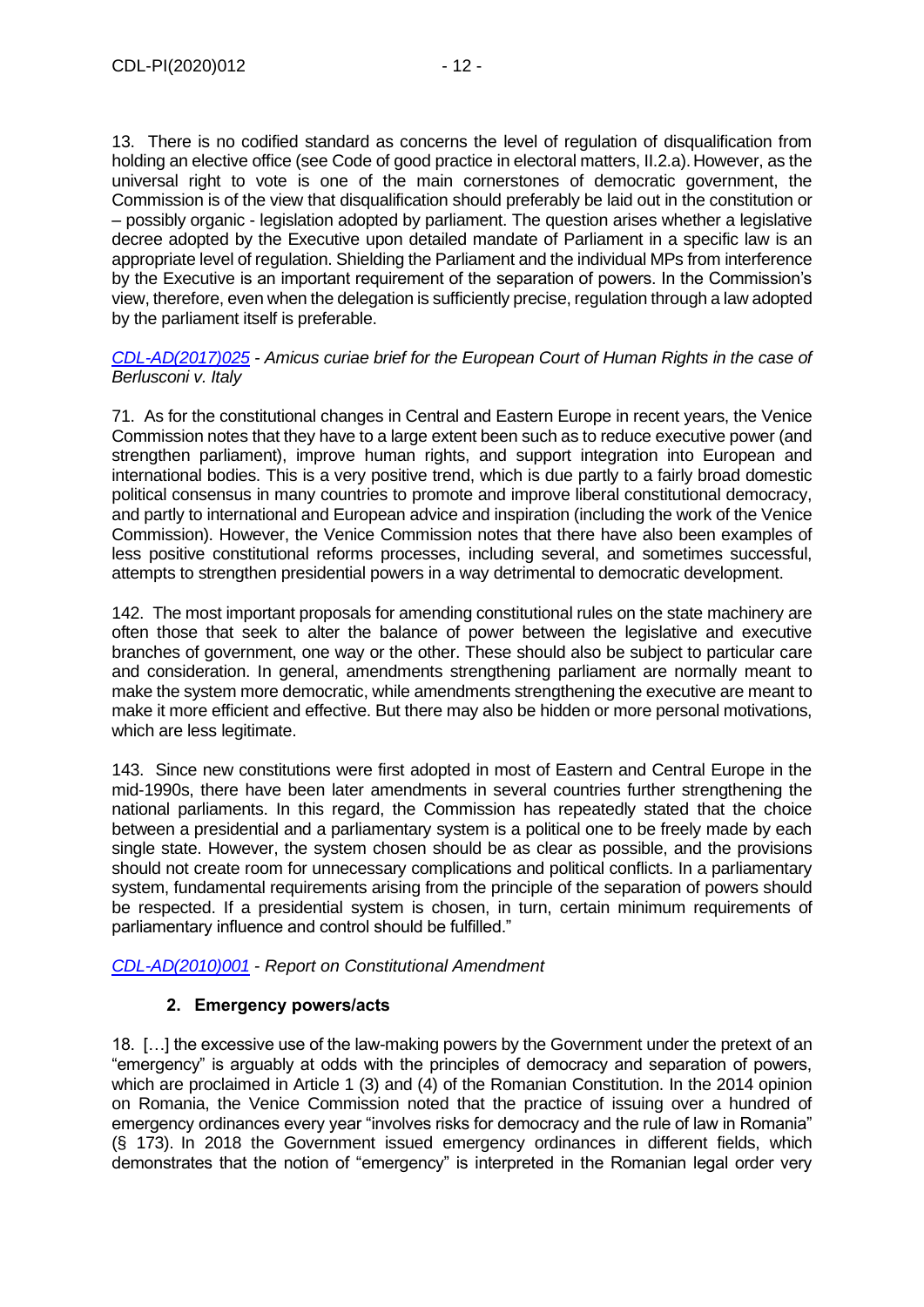generously. This runs counter the exceptional character of such legislation (see Article 115 § (4)) and leads to the routine exercise of the legislative function by the Government.

19. The Venice Commission is aware that in many legal orders the Government has the power to issue emergency decrees. But it is questionable, in general, whether Article 115 of the Romanian Constitution was intended to be used for the purposes for which it is currently used by the Government. "Sometimes legislation has to be adopted speedily in order to avert serious risks to the country. [However, in the Romanian context], the nearly constant use of government emergency ordinances is […] not the appropriate way to do so. […] If […] it was not possible to adopt a high number of laws within a short time, Parliament should rather use the instrument of legislative delegation and empower – through special laws – the Government to adopt urgent legislation (paragraphs 1 to 3 of Article 115 of the Constitution). […]".

20. Finally, the emergency ordinances issued by the Romanian Government contain provisions establishing rules of indefinite duration, and not only temporary or transitional solutions. The Venice Commission criticised such use of the emergency powers in cases of a serious nationwide crisis; it is even more true in the Romanian context where the Government regularly legislates by "emergency ordinances", simply because there is an urgent need to change the law. The legal regime of Article 115, as currently interpreted in Romania, is by itself problematic: there is no declaration of a state of emergency, with the accompanying international and national controls, nor is there any mandatory parliamentary *ex post* control which is usually attached to emergency decrees issued in a state of emergency. In addition, the validity of the ordinances is not tied to the duration of the emergency situation.

21. In sum, the routine use of emergency powers is objectionable at many levels. It affects the quality of the legislation, disturbs legal certainty, weakens external checks on the Government, and disregards the principle of the separation of powers. The Venice Commission calls on the Romanian Government to drastically reduce the use of GEOs in all fields of law. Article 115 of the Constitution seems to be interpreted in Romania in an overly broad manner, so its revision may be envisaged in order to define more narrowly the situations in which the Government may legislate by emergency ordinances, and to introduce checks on the Government's legislative power. As to the future of the judicial reform under consideration, the Venice Commission urges the Romanian authorities to adopt necessary future amendments in a normal parliamentary procedure, which should ensure proper (i.e. inclusive, informed, transparent etc.) deliberations.

49. […]

• most alarmingly, the Government continues to make legislative amendments by emergency ordinances. While the Constitution clearly indicates that this should be an exceptional measure, legislation by the GEOs became a routine. Fundamental rules of the functioning of key State institutions are changed too quickly and too often, without preparation and consultations, which raises legitimate questions about the soundness of the outcomes and of the real motives behind some of those changes. The resulting legal texts are not clear. This practice weakens external checks on the Government, it is contrary to the principle of separation of powers and disturbs legal certainty. The Venice Commission calls on the Romanian authorities to drastically limit the use of the GEOs. As to the further amendments to the three laws in the field of justice, they should be made through a normal legislative procedure.

*[CDL-AD\(2019\)014](https://www.venice.coe.int/webforms/documents/?pdf=CDL-ad(2019)014-e) - Romania – Opinion on Emergency Ordinances GEO No. 7 and GEO No. 12 amending the Laws of Justice*

59. In addition, as required by the general principle of the rule of law, the measures have to be *proportionate*. As stated by the Commission in its Opinion on the Emergency Decree Laws, "*[t]he Constitution may give to the Government very large emergency powers. However, those*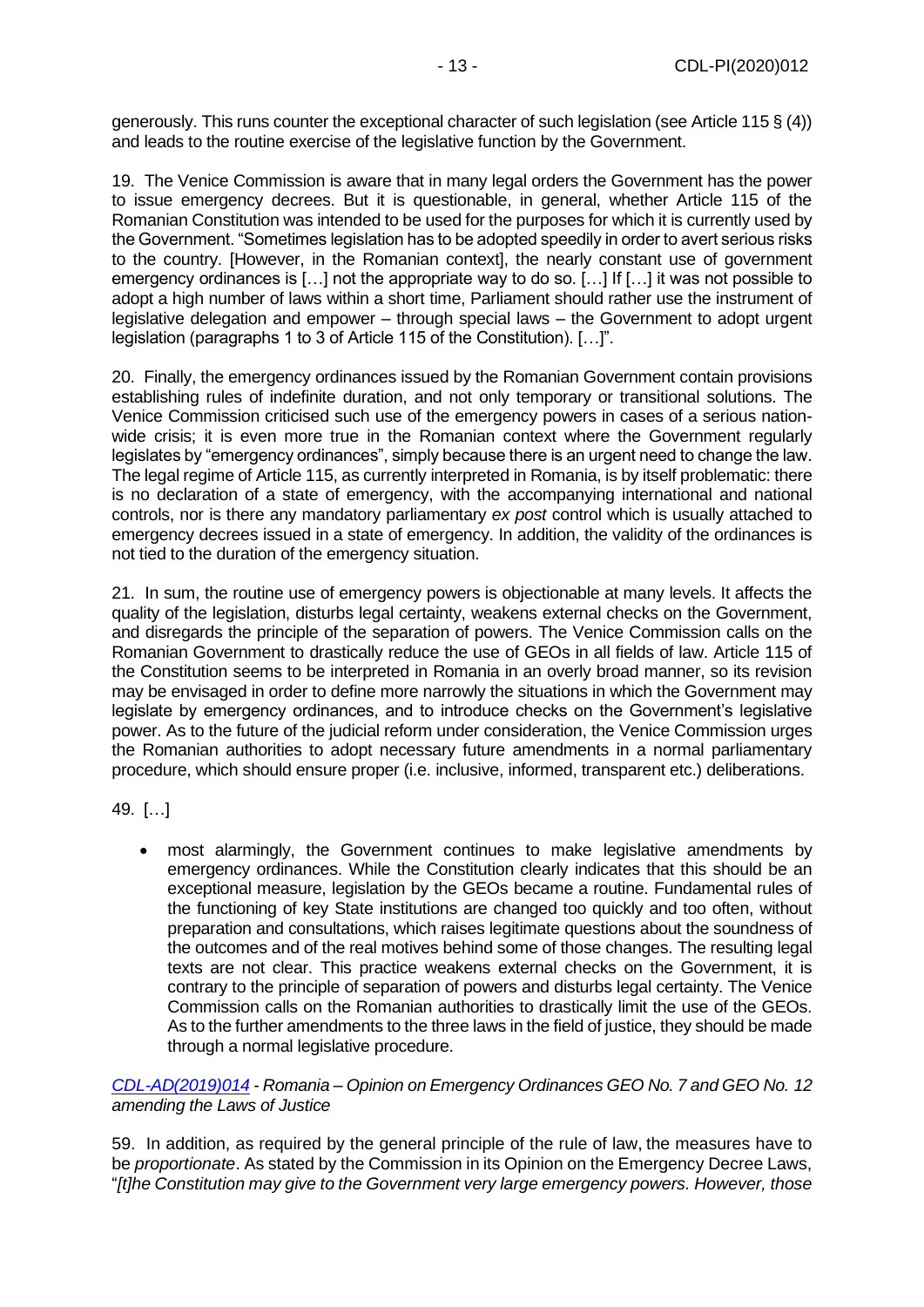*powers cannot be limitless - otherwise the Constitution would contain a mechanism of selfdestruction, and the regime of the separation of powers would be replaced with the unfettered rule of the executive*." (§29) In the same vein, the Parliamentary Assembly in its Resolution 2090(2016) warned against the risk that "*counter-terrorism measures may introduce disproportionate restrictions or sap democratic control and thus violate fundamental freedoms and the rule of law, in the name of safeguarding State security*".

*[CDL-AD\(2017\)021](https://www.venice.coe.int/webforms/documents/?pdf=CDL-ad(2017)021-e) - Turkey - Opinion on the Provisions of the Emergency Decree-Law N° 674 of 1 September 2016 which concern the exercise of Local Democracy*

29. The Turkish Constitution does not expressly say that those irrevocable principles [as defined in Article 4 of the Turkish Constitution] are also non-derogable under the *state of emergency*, [emphasis added] but this is self-evident. "During the state of emergency, state institutions function normally, although the distribution of powers is modified in favour of the executive". The Constitution may give to the Government very large emergency powers. However, those powers cannot be limitless - otherwise the Constitution would contain a mechanism of self-destruction, and the regime of the separation of powers would be replaced with the unfettered rule of the executive. Any re-distribution of powers during the emergency regime should be limited to what is provided explicitly by the constitutional and legal provisions on the state of emergency and what is necessitated by the "exigencies of the situation". "In fact, most modern constitutions explicitly state that the *basic structural features of government* remain intact even in an emergency" (italics added). New permanent powers of the Government, or new regulations permanently altering the competencies, composition or principles of the functioning of other constituent bodies should not emanate from the decree laws: they should be expressly authorised by the Constitution.

*[CDL-AD\(2016\)037](https://www.venice.coe.int/webforms/documents/?pdf=CDL-ad(2016)037-e) - Turkey - Opinion on Emergency Decree Laws N°s667-676 adopted following the failed coup of 15 July 2016*

93. The amended paragraph 2 of Article 72 introduces certain incompatibilities between the parliamentary mandate and posts such as those "in the civil and municipal service", "entrepreneurial activity" or "member[ship] of the governing body or supervisory council of a commercial organization". Deputies may, however, continue to exercise "scientific, teaching or other creative activities" – as is already the case. Generally, the primary purpose of incompatibility provisions is to ensure the separation of powers, enhance transparency and guarantee that parliamentarians' public or private occupations do not influence their role as representatives of the nation to avoid or limit conflicts of interest.

96. In some countries, such a combination of ministerial and parliamentary functions is considered to violate the principle of separation of powers, as this may create a conflict of interest which *de facto* prevents such parliamentarians from exercising their parliamentary oversight functions over the executive. On the other hand, in some parliamentary regimes, which are based on close collaboration between the legislative and the executive, the combination of ministerial and parliamentary duties is even encouraged. At the same time, in many parliamentary systems, members of the executive remove themselves from the day-today work of the legislative in order to strengthen the ability of the legislative to hold the executive to account. In that case, it is often considered helpful to have them replaced by members of the same party. Indeed, and as noted in the 2015 Joint Opinion, the suspension of the parliamentary mandate of the Prime Minister and other members of Government would deprive the majority of valuable votes in this Parliament with a total of 120 seats, which could result in a distortion of the relative forces of political parties in Parliament. **It may be useful for the respective legal drafters and stakeholders to debate this point in detail, and reiterate the positive and negative sides of all options in order to find a good solution that is most beneficial for the smooth and independent functioning of the** *Jogorku Kenesh*.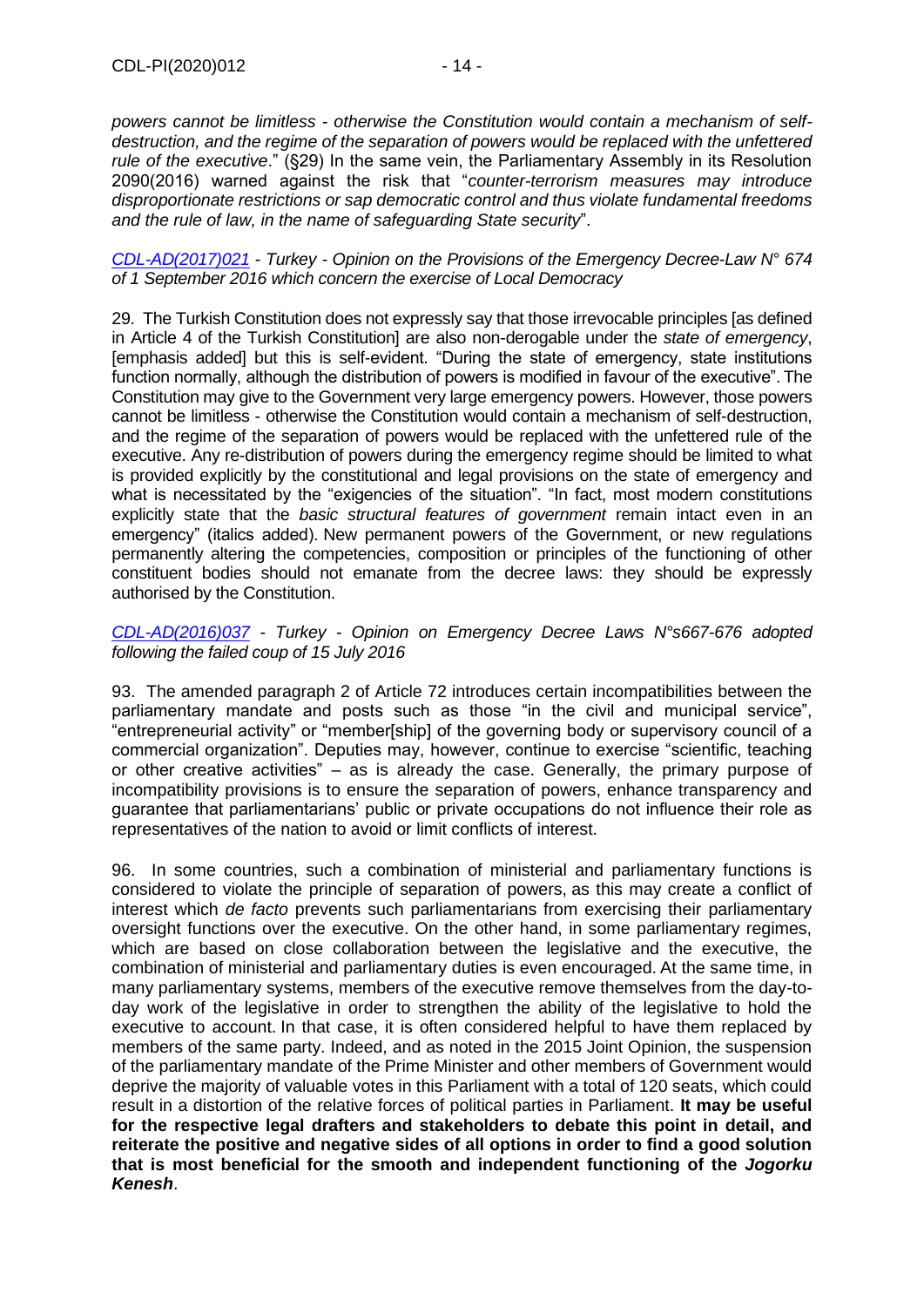*[CDL-AD\(2016\)025](https://www.venice.coe.int/webforms/documents/?pdf=CDL-ad(2016)025-e) - Kyrgyz Republic - Endorsed joint opinion on the draft law "on Introduction of amendments and changes to the Constitution"*

## **C. Incompatibilities**

<span id="page-14-0"></span>83. Incompatibility is different form the ineligibility principle, although the basis of both these legal principles lies in the principle of the separation of powers. Incompatibility is a much broader concept than ineligibility, while the first is viewed as part of parliamentary law, the second is viewed as part of electoral law.

94. In Belgium, it is up to the Members themselves to verify whether they comply with these rules and if not, to determine which office they will abandon. Certain offices are ended automatically when taking the oath as Member of Parliament. Article 233 of the Electoral Code provides, for instance, that Members of a Regional Parliament who become Senator or Representative automatically lose their office in the Regional Parliament (with the exception of Community Senators). The same rule applies the other way round. One of the most important incompatibilities is based on the separation of powers. Article 50 of the Constitution provides that a Member of Parliament who becomes a federal Minister ceases to sit in Parliament. If that individual resigns as Minister, however, he or she will get his or her parliamentary seat back. A Member of the federal Parliament cannot be a civil servant and cannot hold judicial office. A civil servant elected to the federal Parliament is, however, entitled to political leave and is not obliged to resign as a civil servant. Federal parliamentarians may not sit in Regional or Community assemblies, except for the 21 Community Senators, who are appointed by and from the Community Parliaments. They may also not be members of a Regional or Community Government. There is also an incompatibility between the office of Member of the federal Parliament and of Member of the European Parliament.

97. Should any political reasons for parliamentary incompatibility arise the sanction by default is clear and legally formulated. The MPs' mandate stops due to the reasons that derive from the basic requirement related to the constitutional principle of the separation of powers.

*[CDL-AD\(2012\)027](https://www.venice.coe.int/webforms/documents/?pdf=CDL-ad(2012)027-e) - Report on Democracy, Limitation of Mandates and Incompatibility of Political Functions*

# <span id="page-14-1"></span>**IV. Relationship of the Legislative with the Judiciary and other bodies**

## **A. Judiciary**

<span id="page-14-2"></span>12. The retention of solutions under which parliaments themselves have the power to "verify credentials" is consistent with a particular approach to the role of parliaments and the separation of powers. It is based on the theory of the omnipotence of the legislature (or at least the preeminence of parliament) as a sovereign body under the parliamentary system with special rights that no judicial authority may impinge upon. Many jurists in continental Europe have defended this position. In France, it was set out in detail by the great legal thinker, Carré de Malberg, in the 1920s. Although the mechanism was much older, it had not been theorised so authoritatively until then. In France, it was employed both for the initial verification of credentials and for all decisions regarding the eligibility of the relevant members of parliament, up to and including the Fourth Republic. The same system still applies in Italy, where the Constitutional Court itself has ruled that the verification of parliamentarians' credentials is not covered by the system of judicial protection concerning elections. Conversely, some scholars have said that in following this approach parliaments are acting as courts, which is an intrusion into the powers of the judiciary.

13. While expanding the powers of parliament, 19th and 20th-century constitutionalism placed emphasis on the separation of powers, with scrutiny of parliamentary elections moving to the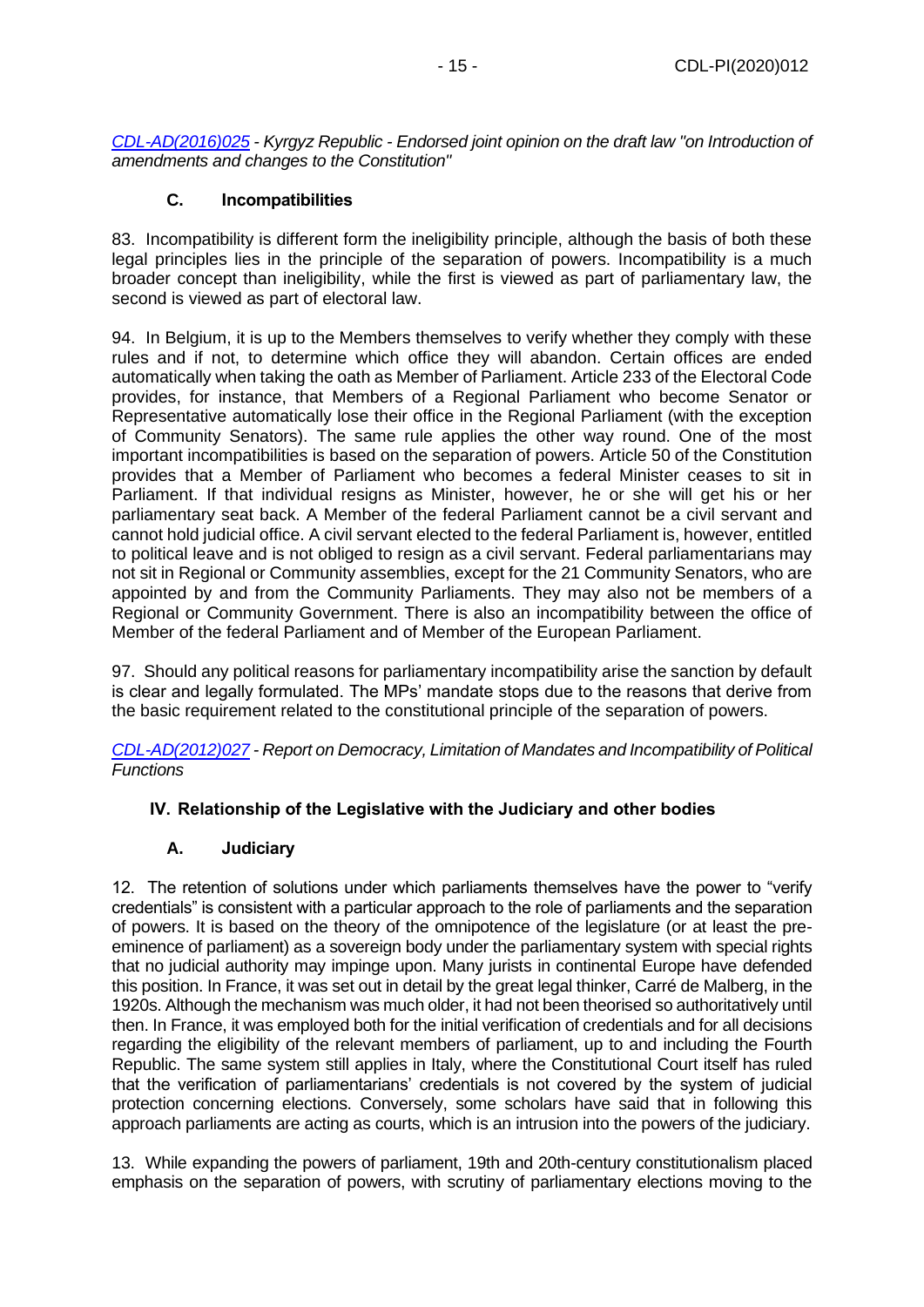judiciary. For instance, in the United Kingdom judicial review was introduced in 1868 and election courts were set up. In France, the Third and Fourth Republics retained the system of "verification of credentials" by parliament, but the Constitution of the Fifth Republic opted for a system under which the legislature has no part at all in resolving electoral disputes. In France, all electoral disputes are dealt with by the administrative courts (in the case of local elections) or the Constitutional Council (in the case of parliamentary elections). More generally, in the 20th century a need was felt to transfer electoral disputes from parliaments to independent and impartial bodies.

44. The first requirement is for the appeal body to be impartial and sufficiently independent of parliament and the executive for the impartiality of its decisions not to be questioned. The requirement for impartiality concerns both the composition of the appeal body and the procedural and institutional safeguards against interference by other public or private players. Electoral appeals cannot be examined effectively and electoral law cannot be implemented properly unless the appeal body is impartial and independent.

*[CDL-AD\(2019\)021](https://www.venice.coe.int/webforms/documents/?pdf=CDL-ad(2019)021-e) - Amicus curiae brief for the European Court of Human Rights in the case of Mugemangango v. Belgium on procedural safeguards which a State must ensure in procedures challenging the result of an election or the distribution of seats*

105. Nevertheless, the Venice Commission has criticised this method, because it gives the Supreme Court of Cassation a general "rule-making" power, which can conflict with the separation of powers. The exchange of views between judges of different instances, which is provided for in the draft (the new paragraph 3 of Article 24) is as such good and could therefore be recommended. However, when it is combined with Article 31, it becomes less clear. The need to unify practice should in principle be solved by an appeals procedure that could be designed to also solve problems that usually, only or mostly, occur in different categories of small claims cases.

*[CDL-AD\(2013\)005](https://www.venice.coe.int/webforms/documents/?pdf=CDL-ad(2013)005-e) - Opinion on Draft amendments to Laws on the Judiciary of Serbia*

## **B. Other bodies**

<span id="page-15-0"></span>168. In addition, having non-state actors and public actors sit in the same body may pose problems with regard to the prerogatives of Parliament, and the separation of powers in general. Political representation is a prerogative of Parliament. The Authority should not have political members or members of public institutions subject to political instructions, therefore.

*[CDL-AD\(2019\)013](https://www.venice.coe.int/webforms/documents/?pdf=CDL-ad(2019)013-e)* - *Tunisia - [Opinion on the Draft Organic Law on the Authority for Sustainable](about:blank)  [Development and the Rights of Future Generations](about:blank)*.

32. With respect to the fact that the prytanies may deal with any kind of subject matter, and regarding their small size and their members not being democratically elected, the competence to propose a vote of no confidence – which leads to the resignation of the Provincial Government and the dissolution of the Provincial Parliament – seems clearly out of proportion, undermining the principle of separation of powers.

36. However, consultation should be regulated in a way that does not endanger the principle of separation of powers and hinder good administration by imposing on the authorities the duty to submit each and every act to a consultation procedure. For instance, the Swiss consultation process is not applicable to all kinds of parliamentary or governmental acts, but only takes place when amendments to the Constitution, provisions of federal laws and international law agreements subject to referendum or affecting essential cantonal interests are drafted. For other projects, a consultation procedure is carried out only if the project is of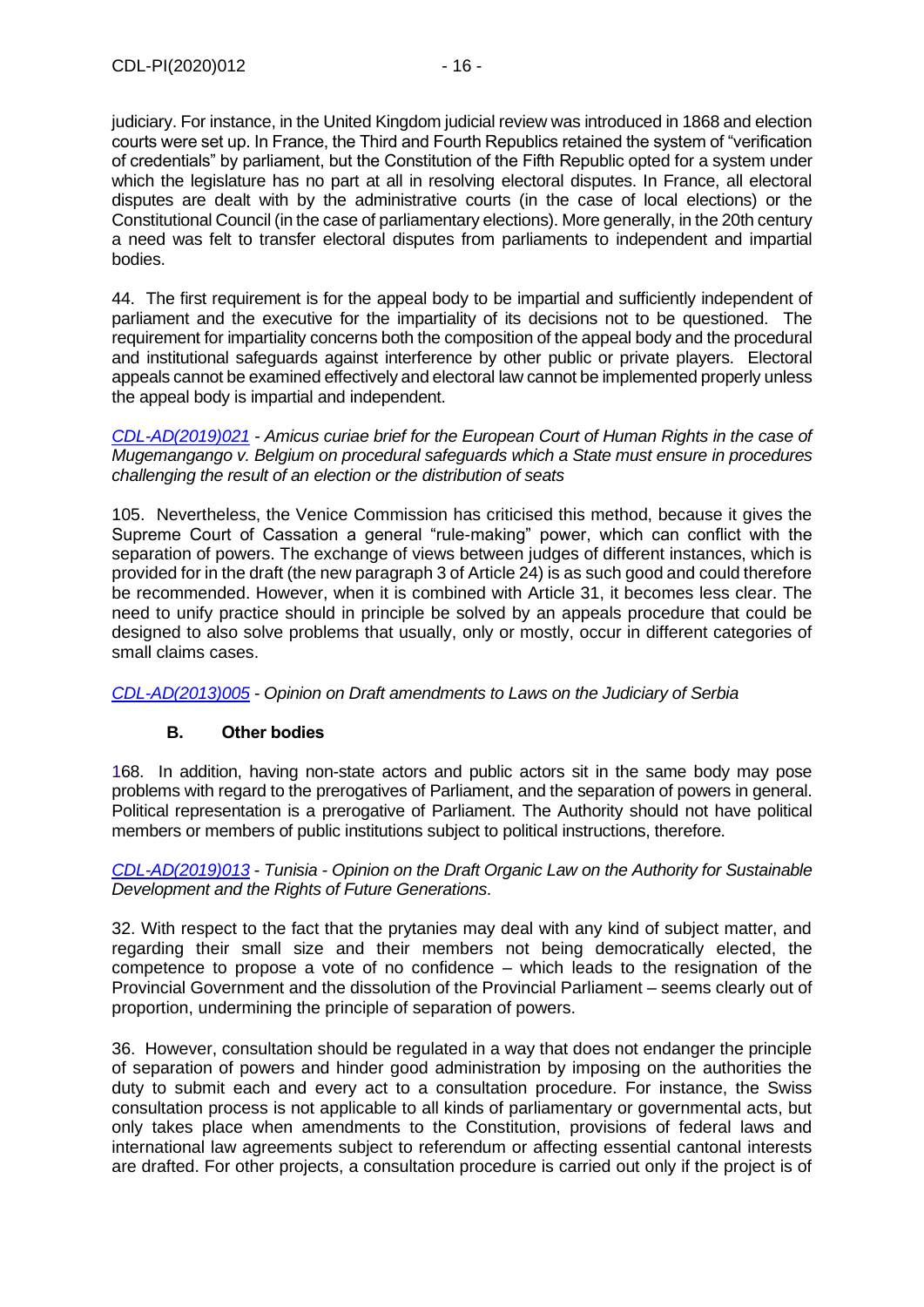major political, financial, economic, ecological, social or cultural significance or if its enforcement will to a substantial extent be the responsibility of bodies outside the Federal Administration. Article 14 of the Bill should be redrafted so as to better define the scope of the obligation to promote consultation.

*[CDL-AD\(2015\)009](https://www.venice.coe.int/webforms/documents/?pdf=CDL-ad(2015)009-e) - Opinion on the Citizens' bill on the regulation of public participation, citizens' bills, referendums and popular initiatives and amendments to the Provincial Electoral Law of the Autonomous Province of Trento (Italy)*

## <span id="page-16-0"></span>**V. Relationship of the Executive with the Judiciary and the Prosecution Service**

## **A. Independence of the judiciary**

<span id="page-16-1"></span>74. The judiciary should be independent. Independence means that the judiciary is free from external pressure, and is not subject to political influence or manipulation, in particular by the executive branch. This requirement is an integral part of the fundamental democratic principle of the separation of powers. Judges should not be subject to political influence or manipulation.

86. The independence of individual judges must be ensured, as also must the independence of the judiciary from the legislative and, especially, executive branches of government.

## *[CDL-AD\(2016\)007](https://www.venice.coe.int/webforms/documents/?pdf=CDL-ad(2016)007-e)* - *Rule of Law Checklist*

6. The independence of the judiciary has both an objective component, as an indispensable quality of the Judiciary as such, and a subjective component as the right of an individual to have his/her rights and freedoms determined by an independent judge. Without independent judges there can be no correct and lawful implementation of rights and freedoms. Consequently, the independence of the judiciary is not an end in itself. It is not a personal privilege of the judges but justified by the need to enable judges to fulfil their role of guardians of the rights and freedoms of the people.

*[CDL-AD\(2010\)004](https://www.venice.coe.int/webforms/documents/?pdf=CDL-ad(2010)004-e)* - *Report on the Independence of the Judicial System Part I: The Independence of Judges*

*For more quotations on the independence of the judiciary, and in particular countryrelated opinions, see the Compilation of Venice Commission Opinions and Reports concerning Courts and Judges, [CDL-PI\(2019\)008.](https://www.venice.coe.int/webforms/documents/?pdf=CDL-PI(2019)008-e)*

## **B. Autonomy of the Prosecution Service**

<span id="page-16-2"></span>91. There is no common standard on the organisation of the prosecution service, especially about the authority required to appoint public prosecutors, or the internal organisation of the public prosecution service. However, sufficient autonomy must be ensured to shield prosecutorial authorities from undue political influence. In conformity with the principle of legality, the public prosecution service must act only on the basis of, and in accordance with, the law.98 This does not prevent the law from giving prosecutorial authorities some discretion when deciding whether to initiate a criminal procedure or not (opportunity principle).

92. Autonomy must also be ensured inside the prosecution service. Prosecutors must not be submitted to strict hierarchical instructions without any discretion, and should be in a position not to apply instructions contradicting the law.

*[CDL-AD\(2016\)007](https://www.venice.coe.int/webforms/documents/?pdf=CDL-ad(2016)007-e)* - *Rule of Law Checklist*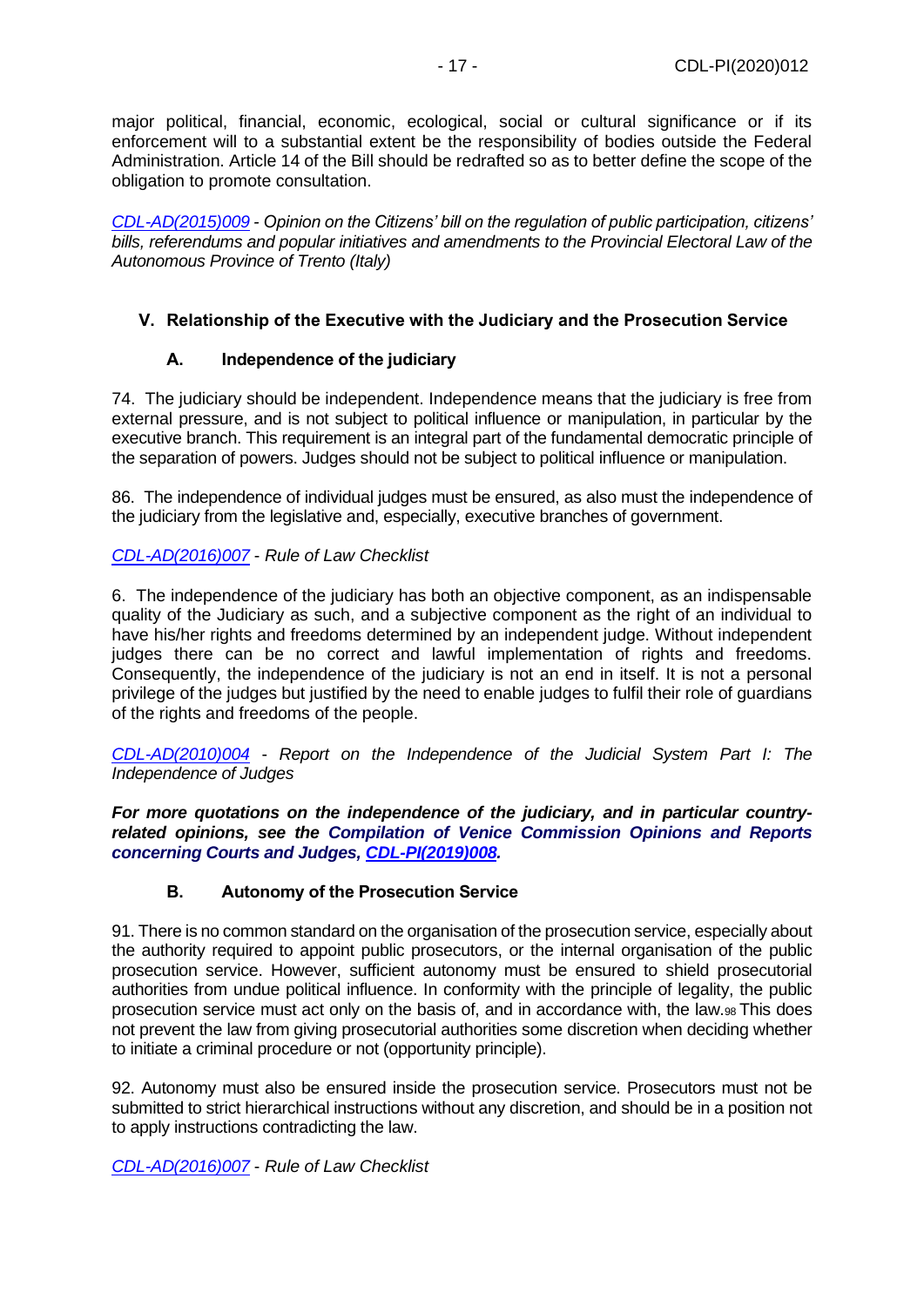28. […] there is an essential difference as to how the concept of independence or autonomy is perceived when applied to judges as opposed to the prosecutor's office. Even when it is part of the judicial system, the prosecutor's office is not a court. The independence of the judiciary and its separation from the executive authority is a cornerstone of the rule of law, from which there can be no exceptions. Judicial independence has two facets, an institutional one where the judiciary as a whole is independent as well as the independence of individual judges in decision making (including their independence from influence by other judges). However, the independence or autonomy of the prosecutor's office is not as categorical in nature as that of the courts. Even where the prosecutor's office as an institution is independent there may be a hierarchical control of the decisions and activities of prosecutors other than the prosecutor general.

30. Any 'independence' of the prosecutor's office by its very essence differs in scope from that of judges. The main element of such "external" independence of the prosecutor's office, or for that of the Prosecutor General, resides in the impermissibility of the executive to give instructions in individual cases to the Prosecutor General (and of course directly to any other prosecutor). General instructions, for example to prosecute certain types of crimes more severely or speedily, seem less problematic. Such instructions may be regarded as an aspect of policy which may appropriately be decided by parliament or government.

[CDL-AD\(2010\)040](https://www.venice.coe.int/webforms/documents/?pdf=CDL-ad(2010)040-e) *- Report on European Standards as regards the Independence of the Judicial System: Part II - the Prosecution Service*

*For more quotations on the autonomy of the prosecution service, and in particular country-related opinions, see the Compilation of Venice Commission Opinions and Reports concerning Prosecutors, [CDL-PI\(2015\)009.](https://www.venice.coe.int/webforms/documents/?pdf=CDL-PI(2015)009-e)*

# **C. Competent jurisdiction for dealing with acts of the executive**

<span id="page-17-0"></span>98. Leaving it to the law to determine which court has jurisdiction to hear cases relating to the separation of powers (Article 90(3)) is a debatable approach. There are two main models in European constitutional law where it comes to the criminal responsibility of ministers, namely use of the ordinary courts or special impeachment procedures. In the absence of a definition of special impeachment procedures in the Constitution, the criminal responsibility of Government members is mostly incurred under the ordinary law, and hence before the ordinary courts, and criminal prosecution is reserved for the public prosecutor.

## *[CDL-AD\(2019\)003](https://www.venice.coe.int/webforms/documents/?pdf=CDL-ad(2019)003-e) – Luxembourg - Opinion on the proposed revision of the Constitution*

108. The Venice Commission recognises that there are two basic models in European constitutional law for holding government ministers criminally responsible. One is to leave this to the ordinary criminal system. The other is to have special impeachment procedures, which may be construed in a number of different ways. The Venice Commission considers that both alternatives should as such be considered legitimate, and that both form part of the European constitutional tradition. It is not for the Commission to advocate one before the other.

*[CDL-AD\(2013\)001](https://www.venice.coe.int/webforms/documents/default.aspx?pdffile=CDL-AD(2013)001-e)* - *Report on the relationship between political and criminal ministerial responsibility*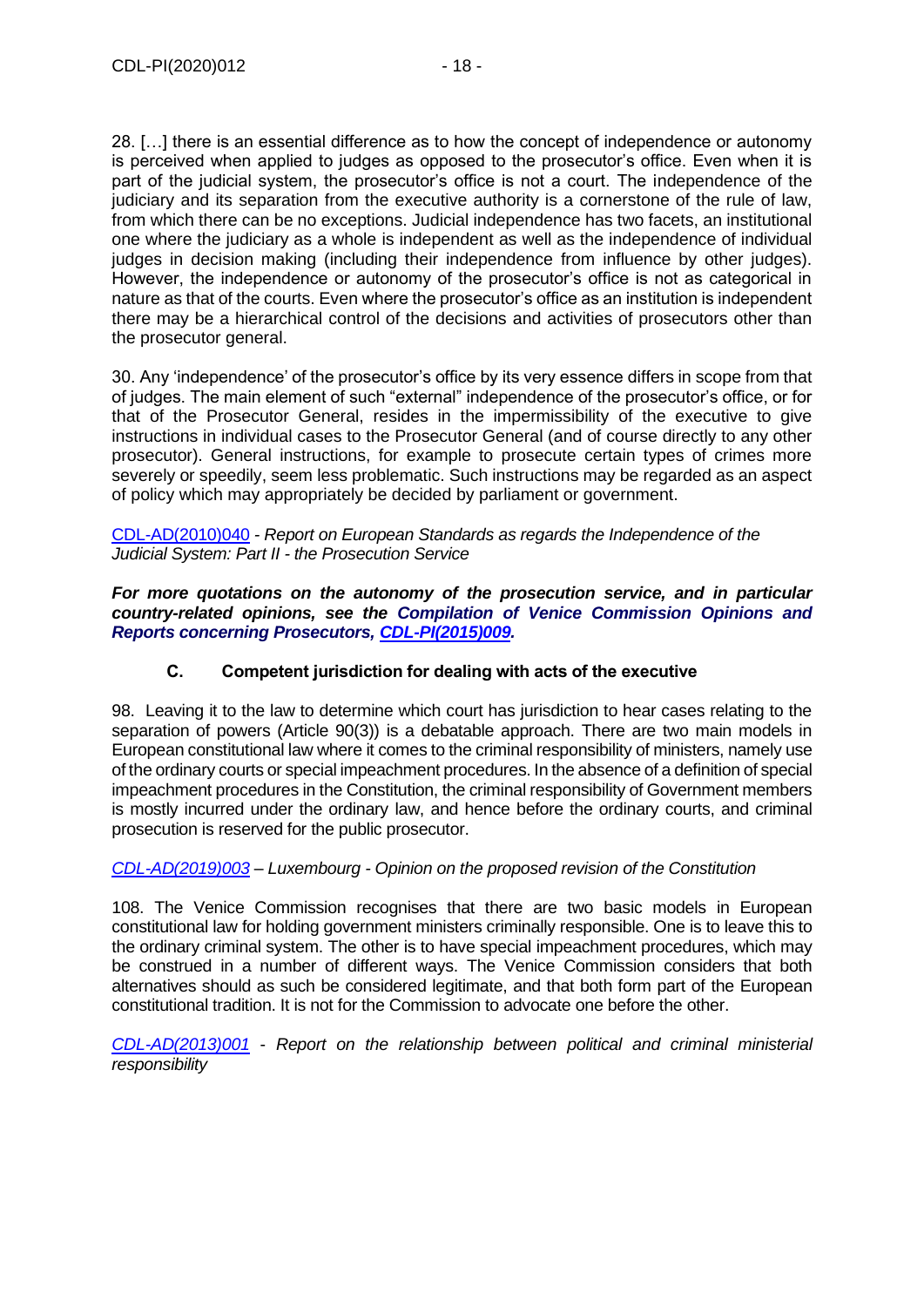## <span id="page-18-0"></span>**VI. Constitutional Justice**

## **A. Composition**

<span id="page-18-1"></span>94. Particularly worrying, from the viewpoint of the independence of the Tribunal and the separation of powers, is that new Article 31a(1) of the Act provides that *"[i]n particularly gross cases, the General Assembly shall apply to the Sejm to depose the judge of the Court."* This action of the General Assembly could be caused by an application by the President of the Republic or the Minister of Justice (Article 31a(2)), although the Constitutional Tribunal remains free to decide. Moreover, the final decision will be taken by the *Sejm*. These new provisions are highly questionable, because a judge's mandate can now be terminated by Parliament which by its very nature also decides on the basis of political considerations. In any case, such provisions cannot be introduced without an explicit constitutional basis.

*[CDL-AD\(2016\)001](https://www.venice.coe.int/webforms/documents/?pdf=CDL-ad(2016)001-e) - Opinion on amendments to the Act of 25 June 2015 on the Constitutional Tribunal of Poland*

76. Since World War II, constitutional courts were typically established in Europe in the course of a transformation to democracy […]. The purpose of these courts was to overcome the legacy of the previous regimes and to protect human rights violated by these regimes. Instead of the principle of the unity of power, which excluded any control over Parliament, the system of the separation of powers was introduced. In place of the supreme role of Parliament, the new system was based on the principle of checks and balances between different state organs. As a consequence, even Parliament has to respect the supremacy of the Constitution and it can be controlled by other organs, especially by the Constitutional Court. Constitutional justice is a key component of checks and balances in a constitutional democracy. Its importance is further enhanced where the ruling coalition can rely on a large majority and is able to appoint to practically all state institutions officials favourable to its political views."

81. In this respect, a consistent pattern of reacting with constitutional amendments to the rulings of the Constitutional Court may be observed in Hungary in recent times, and the Fourth Amendment follows this pattern. Provisions which were found unconstitutional and were annulled by the Constitutional Court have been reintroduced on the constitutional level: this pattern of 'constitutionalisation' of provisions of ordinary law excludes the possibility of review by the Constitutional Court."

84. The representatives of the Hungarian Government have correctly pointed out that it is a sovereign decision of the constituent power – in Hungary Parliament with a two-thirds majority – to adopt a Constitution and to amend it. In itself, the possibility of constitutional amendments is an important counterweight to a constitutional court's power over legislation in a constitutional democracy, as well as an important element in the delicate system of checks and balances which defines a constitutional democracy. Nevertheless, this approach can only be justified in particular cases, based on thorough preparatory work, wide public debate and large political consensus – as in general is necessary for constitutional amendments."

87. The Venice Commission is concerned that the approach of shielding ordinary law from constitutional review is a systematic one. This results in a serious and worrisome undermining of the role of the Constitutional Court as the protector of the Constitution. This is a problem both from the point of view of the rule of law, but even more so from the point of view of the principle of democracy. Checks and balances are an essential part of any democracy. The reduction (budgetary matters) and, in some cases, complete removal ('constitutionalised' matters) of the competence of the Constitutional Court to control ordinary legislation according to the standards of the Fundamental Law results in an infringement of democratic checks and balances and the separation of powers.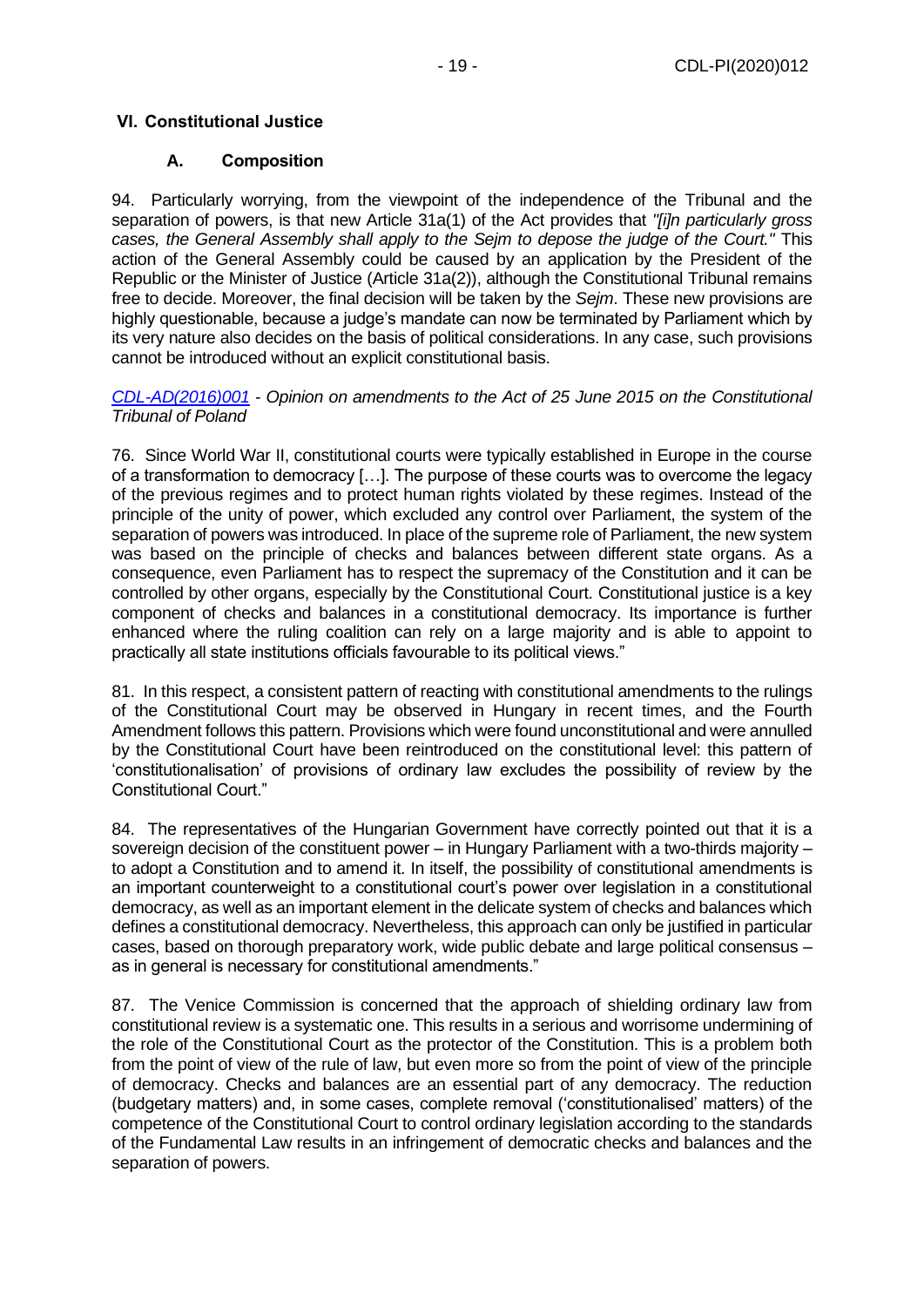*[CDL-AD\(2013\)012](https://www.venice.coe.int/webforms/documents/?pdf=CDL-ad(2013)012-e) -* Opinion on the Fourth Amendment to the Fundamental *Law of Hungary*

## **B. Powers**

<span id="page-19-0"></span>60. The Venice Commission and the Directorate strongly reiterate the need for this reform to comply fully with the Constitution in force. It is the Constitutional Court of the Republic of Moldova that has the final say on the binding interpretation of the Constitution and the compatibility of national laws with this text.

*[CDL-AD\(2019\)020](https://www.venice.coe.int/webforms/documents/?pdf=CDL-AD(2019)020-e) - Moldova, Republic of - Joint Interim Opinion of the Venice Commission and the Directorate of Human Rights (DHR) and Rule of Law (DGI) of the Council of Europe on the draft law on the reform of the Supreme Court of Justice and the Prosecutor's Office*

77. The execution of judgments of the Constitutional Court is an essential requirement of the rule of law. Leaving the choice of whether or not to follow the judgments of the Constitutional Court to Parliament does not live up to this requirement.

78. The Venice Commission recommends amending the Constitution to ensure that a legal provision found unconstitutional as such by the Constitutional Court loses legal force with the publication of the judgment of the Court. In order to avoid legal gaps, the Constitutional Court could be empowered to postpone the entry into force of the repeal of the provision found to be incompatible with the Constitution by a specified period (typically up to one year). This allows Parliament to phase in new legislation before the unconstitutional provisions lose their force.

79. In conclusion, the Constitution should be amended to provide that judgments of the Constitutional Court finding a legal provision unconstitutional will result directly in the annulment of that provision without intervention by Parliament.

## *[CDL-AD\(2018\)028](https://www.venice.coe.int/webforms/documents/?pdf=CDL-AD(2018)028-e) - Malta - Opinion on Constitutional arrangements and separation of powers*

89. [...] Whether a constitutional court is part of the judiciary or has its own chapter in the constitution, the constitutional court's role is to be the main institutional safeguard for the constitution and for the principle of the separation of powers. The very purpose of a constitutional court is to limit the transgressions of the legislator and that of other state powers and parliament cannot refer to the 'separation of powers' to refuse the implementation of the constitutional court's decisions.

*[CDL-AD\(2017\)011](https://www.venice.coe.int/webforms/documents/?pdf=CDL-AD(2017)011-e) - Armenia – Opinion on the draft Constitutional Law on the Constitutional Court*

11. Finally, the Venice Commission will not address specific facts of the present case. Whereas the Venice Commission is competent to evaluate the Georgian law on the freedom of speech in matters of international law and, in particular, European standards, the Constitutional Court has the final say as regards the binding interpretation of the Constitution and the compatibility of national legislation with it. The Venice Commission recalls that the interpretation of the Constitution by the Constitutional Court is binding on all national institutions from the administrative, judicial and legislative branches, which are obliged to respect it and adhere to it.

*[CDL-AD\(2014\)040](https://www.venice.coe.int/webforms/documents/?pdf=CDL-AD(2014)040-e) - Amicus Curiae Brief for the Constitutional Court of Georgia on the question of the defamation of the deceased adopted by the Venice Commission at its 101st plenary session*

18. This provision means that procedures already pending before the Constitutional Court are transferred from the Court to the HJC by law. This raises serious doubts with respect to the